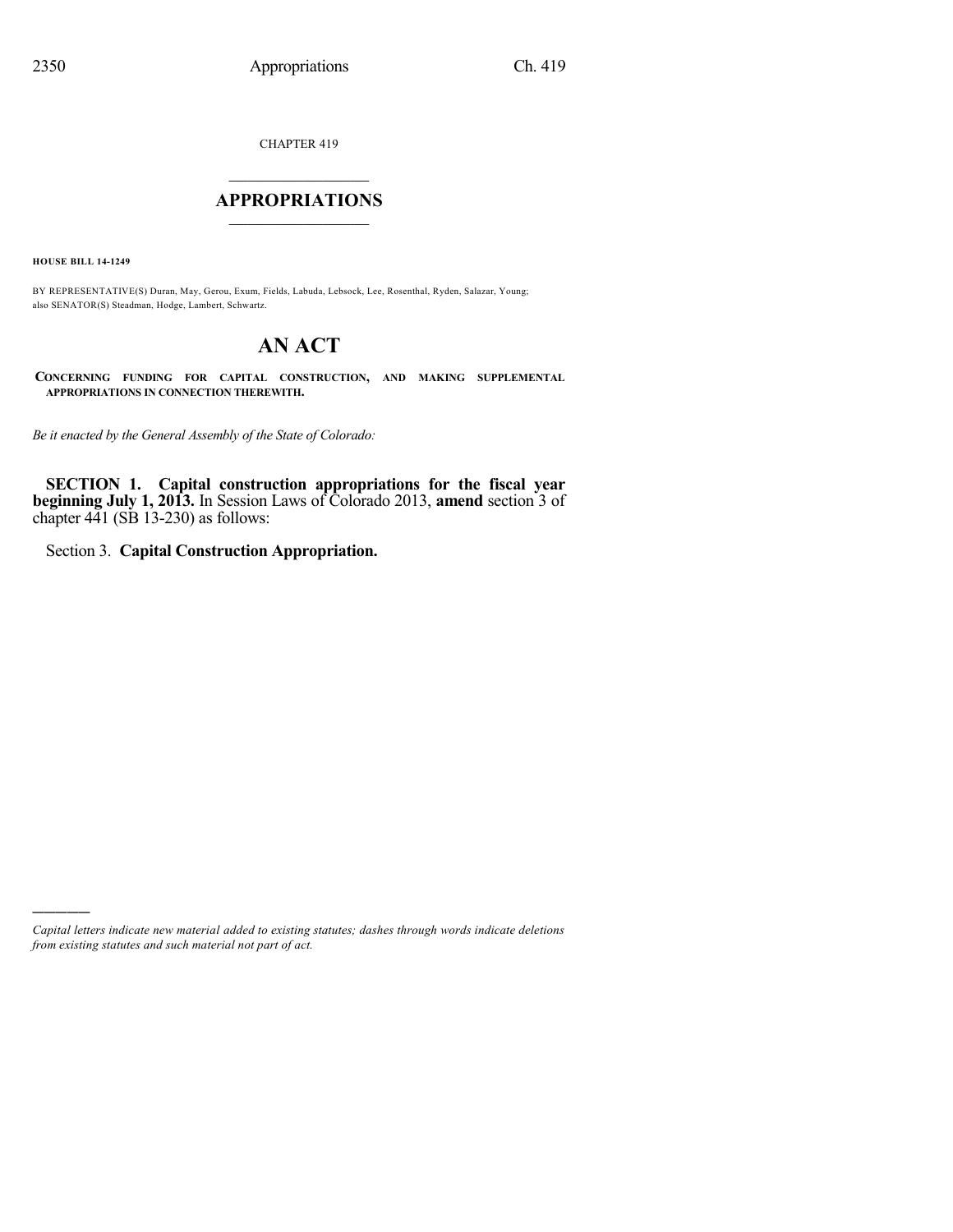|                 |              | APPROPRIATION FROM |              |                       |                |  |  |
|-----------------|--------------|--------------------|--------------|-----------------------|----------------|--|--|
| ITEM &          | <b>TOTAL</b> | <b>CAPITAL</b>     | CASH         | <b>REAPPROPRIATED</b> | <b>FEDERAL</b> |  |  |
| <b>SUBTOTAL</b> |              | CONSTRUCTION       | <b>FUNDS</b> | <b>FUNDS</b>          | <b>FUNDS</b>   |  |  |
|                 |              | <b>FUND</b>        |              |                       |                |  |  |
|                 |              |                    |              |                       |                |  |  |

## **PART I DEPARTMENT OF AGRICULTURE**

| (1) CONTROLLED MAINTENANCE<br>Repair/Replace Secondary<br>Electrical Infrastructure,<br>Colorado State Fair    | 988,738     | 988,738   |               |  |  |  |
|----------------------------------------------------------------------------------------------------------------|-------------|-----------|---------------|--|--|--|
| (2) CAPITAL CONSTRUCTION<br>Department Office<br>Consolidation                                                 | 2,800,000   |           | $2,800,000^a$ |  |  |  |
| <sup>a</sup> This amount shall be from the Agriculture Management Fund, pursuant to Section 35-1-106.9, C.R.S. |             |           |               |  |  |  |
| <b>TOTALS PART I</b><br>(AGRICULTURE)                                                                          | \$3,788,738 | \$988.738 | 2,800,000     |  |  |  |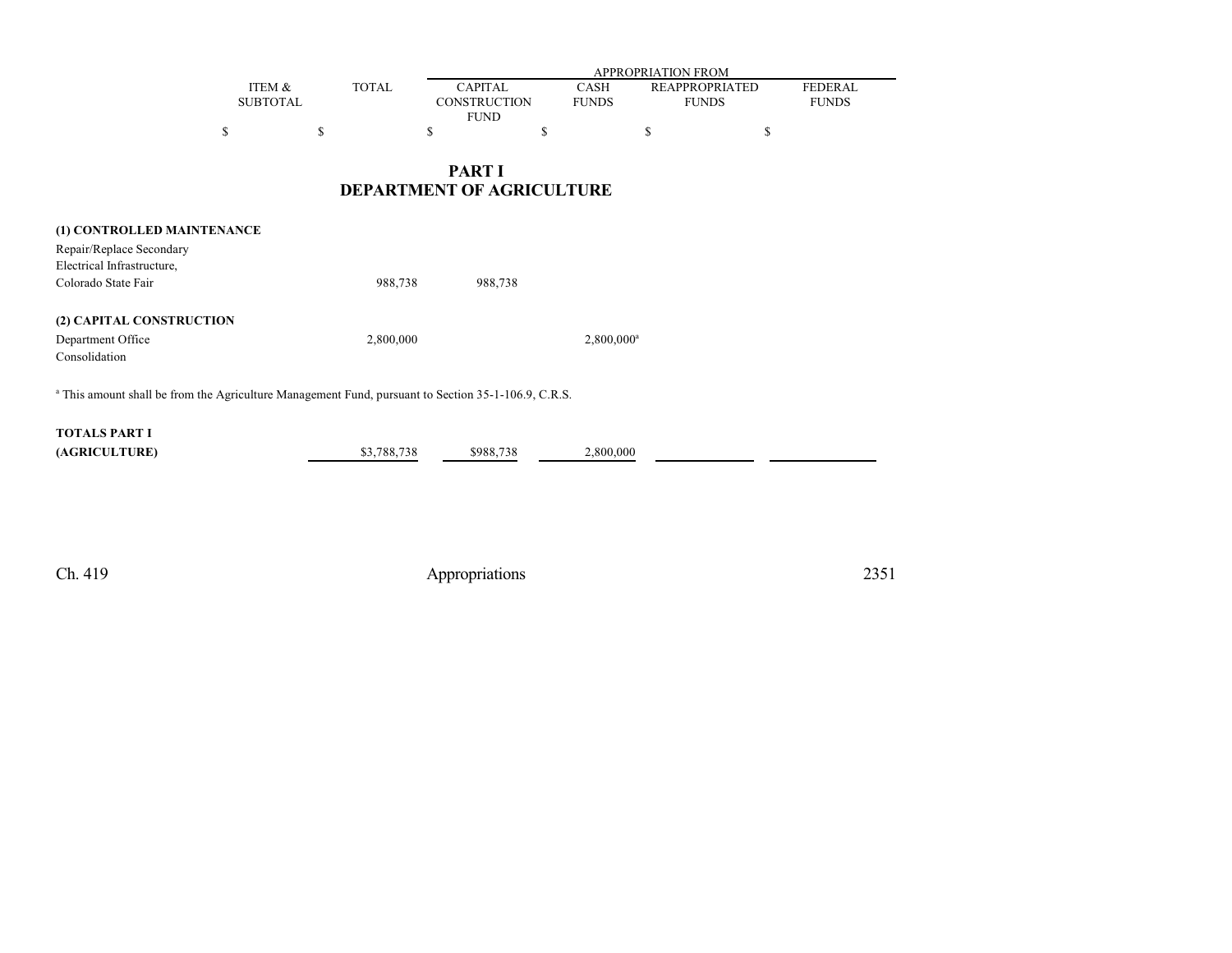|                   |              |              | APPROPRIATION FROM |                       |                |  |  |  |
|-------------------|--------------|--------------|--------------------|-----------------------|----------------|--|--|--|
| <b>ITEM &amp;</b> | <b>TOTAL</b> | CAPITAL      | CASH               | <b>REAPPROPRIATED</b> | <b>FEDERAL</b> |  |  |  |
| SUBTOTAL          |              | CONSTRUCTION | <b>FUNDS</b>       | <b>FUNDS</b>          | <b>FUNDS</b>   |  |  |  |
|                   |              | <b>FUND</b>  |                    |                       |                |  |  |  |
| \$                |              |              |                    |                       |                |  |  |  |

## **PART II DEPARTMENT OF CORRECTIONS**

#### **(1) CONTROLLED MAINTENANCE**

| Arkansas Valley Correctional      |           |           |           |
|-----------------------------------|-----------|-----------|-----------|
| Facility, Replace Electrical      |           |           |           |
| System, Units 1-6                 | 1,277,931 |           | 1,277,931 |
| San Carlos Correctional           |           |           |           |
| Facility, Upgrade Electronic      |           |           |           |
| <b>Security Systems</b>           | 725,745   |           | 725,745   |
| Arkansas Valley Correctional      |           |           |           |
| Facility, Replace Roof            | 1,906,910 |           | 1,906,910 |
| Arkansas Valley Correctional      |           |           |           |
| <b>Facility and Fremont</b>       |           |           |           |
| Correctional Facility,            |           |           |           |
| <b>Improve Perimeter Security</b> | 922,152   |           | 922,152   |
| Buena Vista Correctional          |           |           |           |
| Facility, Improve                 |           |           |           |
| Perimeter Security                | 864,325   |           | 864,325   |
|                                   |           | 5,697,063 |           |
|                                   |           |           |           |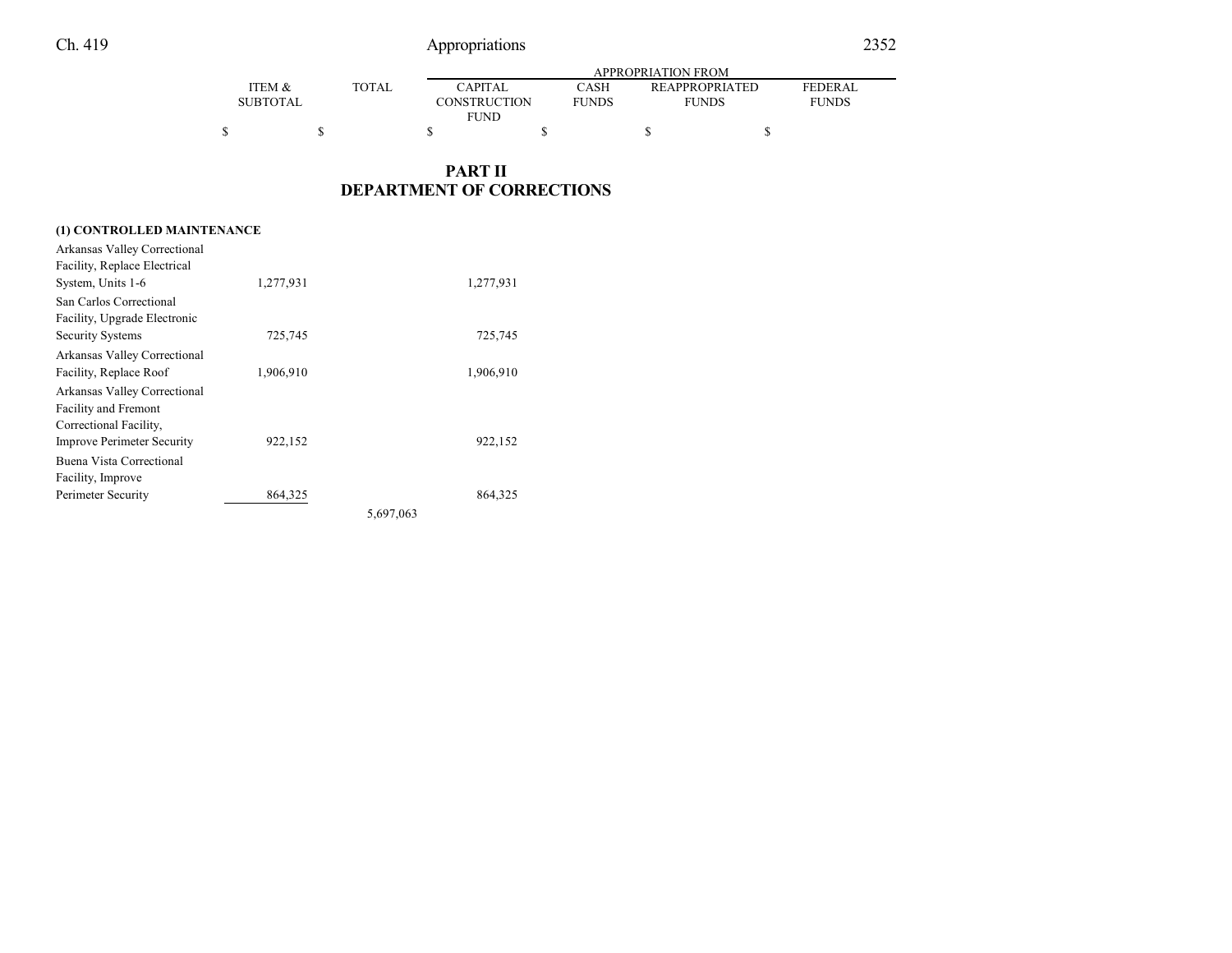#### **(2) CAPITAL CONSTRUCTION**

| Correctional Industries, Minor    |            |            |         |
|-----------------------------------|------------|------------|---------|
| <b>Construction Projects</b>      | 660,000    |            | 660,000 |
| Colorado Territorial Correctional |            |            |         |
| Facility, Wastewater              |            |            |         |
| Pre-Treatment Plant, Grease       |            |            |         |
| Traps, and Manhole Updates        | 1,648,885  | 1,648,885  |         |
| Arkansas Valley Correctional      |            |            |         |
| Facility, Wastewater              |            |            |         |
| Pre-Treatment Plant               | 1.448.260  | 1.448.260  |         |
| Lease Purchase of Colorado        |            |            |         |
| State Penitentiary II             | 18,431,100 | 18,431,100 |         |
|                                   |            | 22.188.245 |         |
|                                   |            |            |         |

<sup>a</sup> This amount shall be from sales revenues earned by Correctional Industries.

| <b>TOTALS PART II</b> |              |              |           |  |
|-----------------------|--------------|--------------|-----------|--|
| (CORRECTIONS)         | \$27.885.308 | \$27.225.308 | \$660.000 |  |

## **PART III DEPARTMENT OF EDUCATION**

 $660,000$ <sup>a</sup>

| (1) SCHOOL FOR THE DEAF AND THE BLIND |         |         |
|---------------------------------------|---------|---------|
| (A) Controlled Maintenance            |         |         |
| Replace Visual Communication          |         |         |
| and Safety System                     | 519.058 | 519.058 |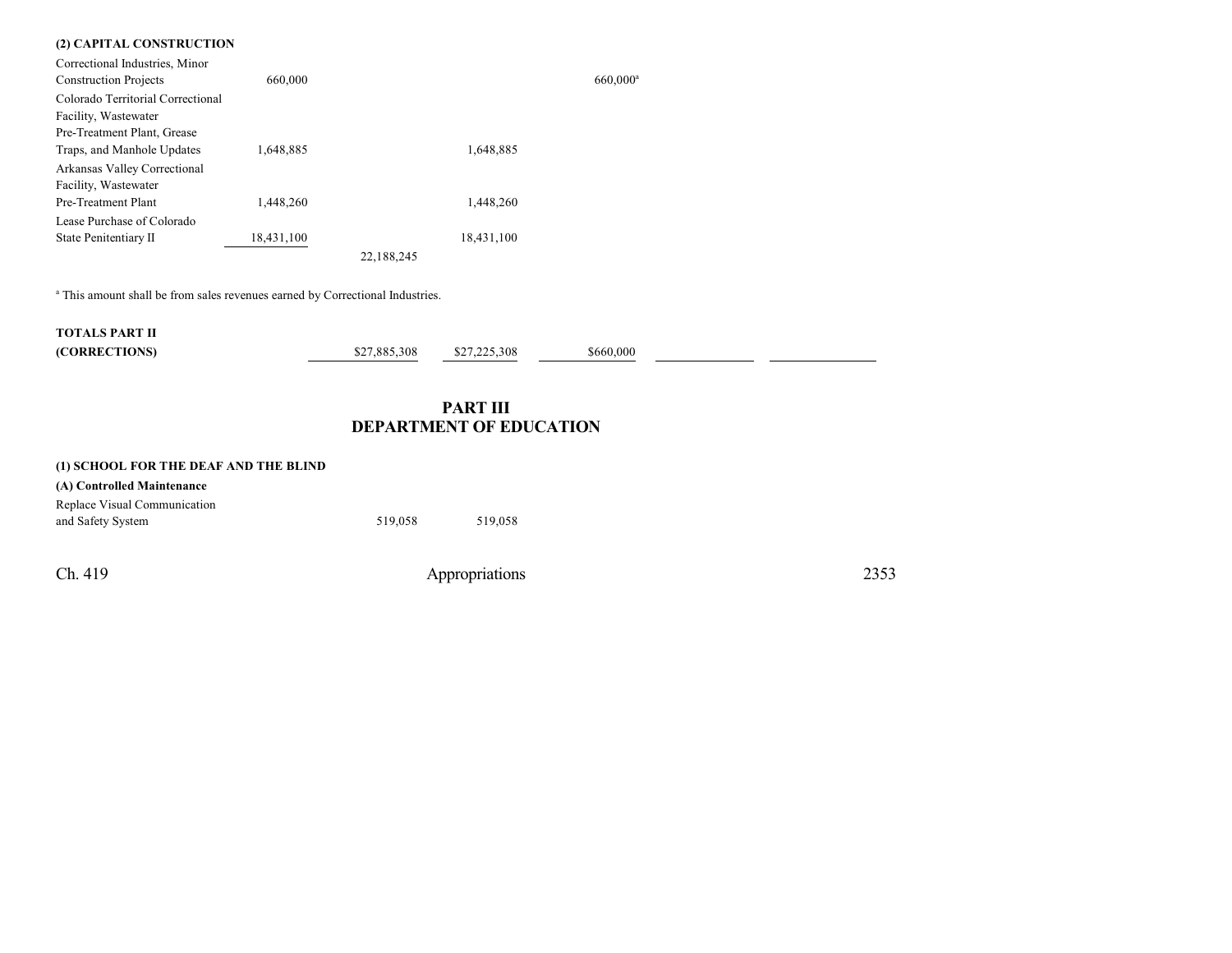| Ch. 419                                           |                           |              | Appropriations                                                                         |                      |                                       |                        | 2354                           |
|---------------------------------------------------|---------------------------|--------------|----------------------------------------------------------------------------------------|----------------------|---------------------------------------|------------------------|--------------------------------|
|                                                   |                           |              |                                                                                        |                      | APPROPRIATION FROM                    |                        |                                |
|                                                   | ITEM &<br><b>SUBTOTAL</b> | <b>TOTAL</b> | <b>CAPITAL</b><br>CONSTRUCTION<br><b>FUND</b>                                          | CASH<br><b>FUNDS</b> | <b>REAPPROPRIATED</b><br><b>FUNDS</b> |                        | <b>FEDERAL</b><br><b>FUNDS</b> |
|                                                   | \$<br>\$                  |              | \$                                                                                     | \$                   | \$                                    | \$                     |                                |
| <b>TOTALS PART III</b>                            |                           |              |                                                                                        |                      |                                       |                        |                                |
| (EDUCATION)                                       |                           | \$519,058    | \$519,058                                                                              |                      |                                       |                        |                                |
|                                                   |                           |              |                                                                                        |                      |                                       |                        |                                |
|                                                   |                           |              | <b>PART IV</b><br><b>GOVERNOR - LIEUTENANT GOVERNOR - STATE PLANNING AND BUDGETING</b> |                      |                                       |                        |                                |
|                                                   |                           |              |                                                                                        |                      |                                       |                        |                                |
| (1) OFFICE OF INFORMATION TECHNOLOGY              |                           |              |                                                                                        |                      |                                       |                        |                                |
| (A) Controlled Maintenance                        |                           |              |                                                                                        |                      |                                       |                        |                                |
| Replace Telecommunication                         | 604,396                   |              |                                                                                        |                      |                                       |                        |                                |
| Building, Walton Site<br>Replace Emergency Backup |                           |              | 604,396                                                                                |                      |                                       |                        |                                |
| Generators and Propane Tanks                      | 673,759                   |              | 673,759                                                                                |                      |                                       |                        |                                |
|                                                   | 1,278,155                 |              |                                                                                        |                      |                                       |                        |                                |
| (B) Capital Construction                          |                           |              |                                                                                        |                      |                                       |                        |                                |
| <b>COFRS</b> Modernization                        | 7,113,670                 |              |                                                                                        |                      |                                       | 7,113,670 <sup>a</sup> |                                |
| Digital Trunked Radio System,                     |                           |              |                                                                                        |                      |                                       |                        |                                |
| Lease Purchase Payment for                        |                           |              |                                                                                        |                      |                                       |                        |                                |
| Software Upgrade                                  | 3,726,190                 |              | 3,726,190                                                                              |                      |                                       |                        |                                |
| Tax Processing Pipeline,                          |                           |              |                                                                                        |                      |                                       |                        |                                |
| Infrastructure Upgrades                           | 1,266,900                 |              | 1,266,900                                                                              |                      |                                       |                        |                                |
|                                                   | 12,106,760                |              |                                                                                        |                      |                                       |                        |                                |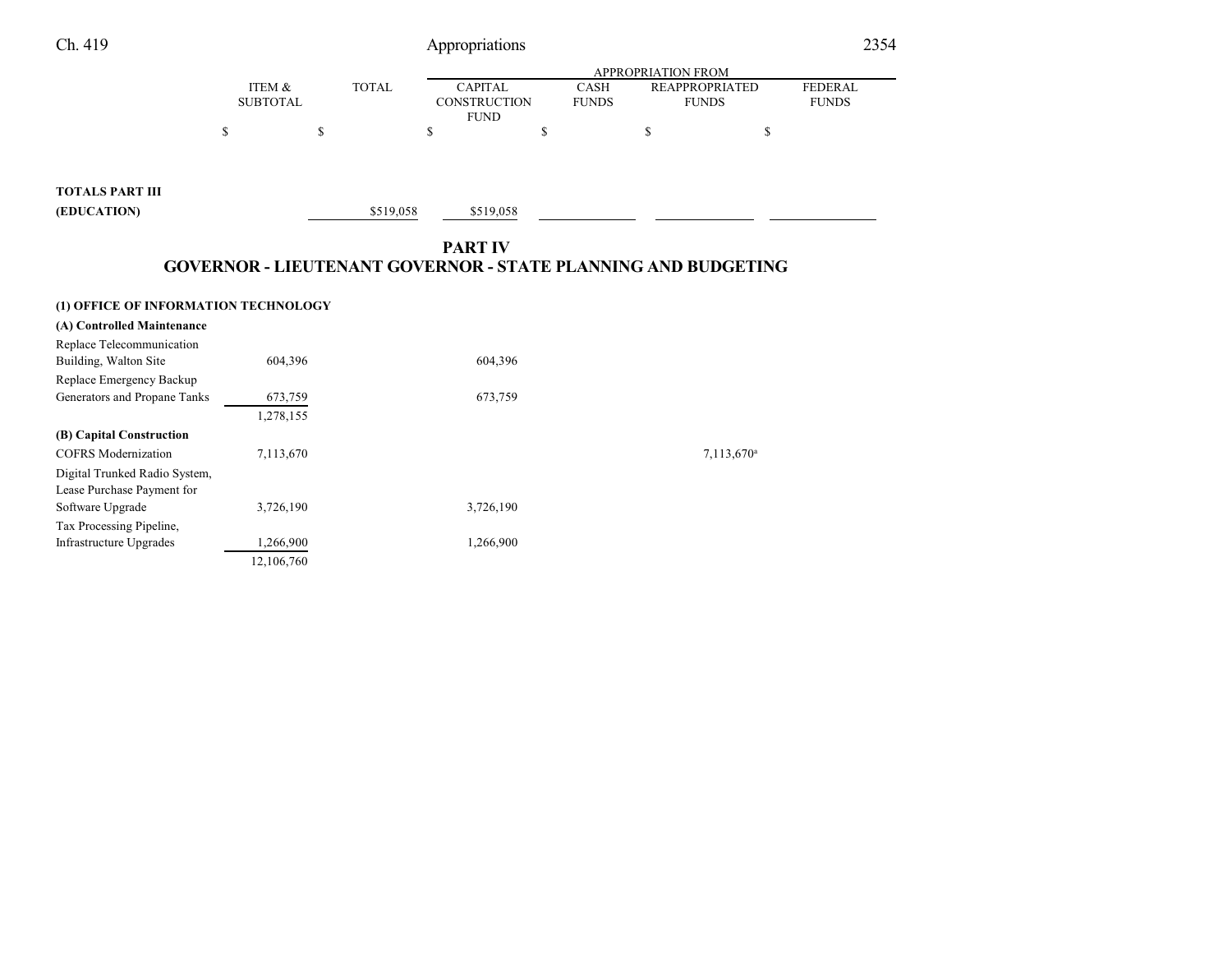<sup>a</sup> This amount shall be from user fees collected from other state agencies that originate as General Fund, cash funds, and reappropriated funds appropriated for COFRS modernization in department operating budgets.

13,384,915

**TOTALS PART IV (GOVERNOR - LIEUTENANT GOVERNOR - STATE PLANNING AND BUDGETING**) \$13,384,915 \$6,271,245 \$7,113,670 **PART V**

## **DEPARTMENT OF HIGHER EDUCATION**

| (1) ADAMS STATE UNIVERSITY |            |            |            |
|----------------------------|------------|------------|------------|
| (A) Controlled Maintenance |            |            |            |
| Improve Life Safety,       |            |            |            |
| Richardson Hall Auditorium | 1,234,319  |            | 1,234,319  |
| Replace Indoor             |            |            |            |
| and Outdoor Track          | 255,158    |            | 255,158    |
|                            | 1,489,477  |            |            |
| (B) Capital Construction   |            |            |            |
| Richardson Hall Renovation | 18,885,628 |            | 18,885,628 |
|                            |            | 20,375,105 |            |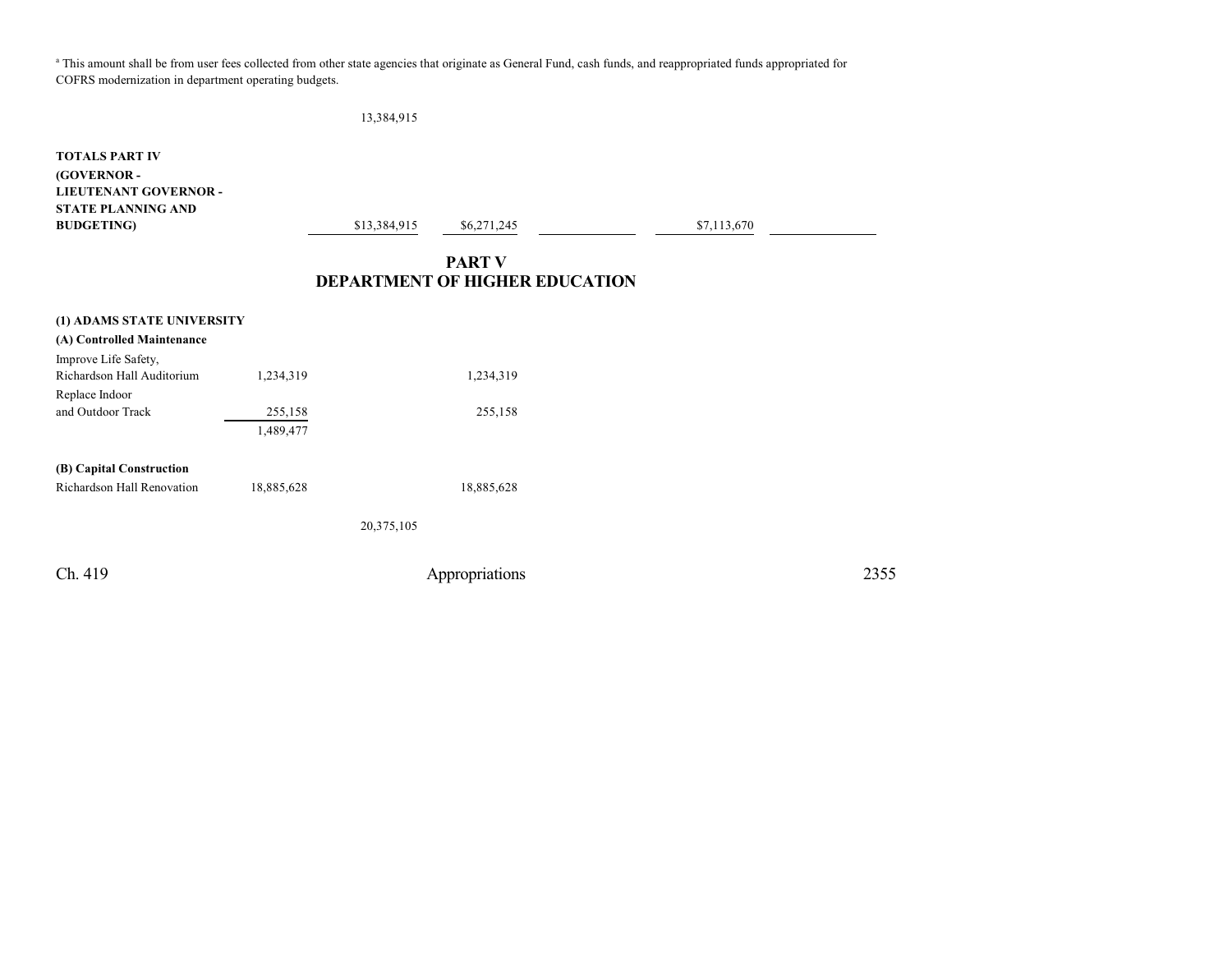|  | L |
|--|---|
|--|---|

## Appropriations 2356

|                                                             |                           |              |                                                      |                      | <b>APPROPRIATION FROM</b>             |                                |
|-------------------------------------------------------------|---------------------------|--------------|------------------------------------------------------|----------------------|---------------------------------------|--------------------------------|
|                                                             | ITEM &<br><b>SUBTOTAL</b> | <b>TOTAL</b> | <b>CAPITAL</b><br><b>CONSTRUCTION</b><br><b>FUND</b> | CASH<br><b>FUNDS</b> | <b>REAPPROPRIATED</b><br><b>FUNDS</b> | <b>FEDERAL</b><br><b>FUNDS</b> |
|                                                             | \$<br>\$                  |              | \$                                                   | \$                   | \$                                    | \$                             |
|                                                             |                           |              |                                                      |                      |                                       |                                |
| (2) COLORADO MESA UNIVERSITY                                |                           |              |                                                      |                      |                                       |                                |
| (A) Controlled Maintenance                                  |                           |              |                                                      |                      |                                       |                                |
| Improve Sidewalk Safety,                                    |                           |              |                                                      |                      |                                       |                                |
| Campus Perimeter                                            | 481,758                   |              | 481,758                                              |                      |                                       |                                |
| Repair Roof, Moss                                           |                           |              |                                                      |                      |                                       |                                |
| Performing Arts Center                                      | 632,398                   |              | 632,398                                              |                      |                                       |                                |
| Replace Rooftop Unit,                                       |                           |              |                                                      |                      |                                       |                                |
| Wubben Science Building                                     | 359,058                   |              | 359,058                                              |                      |                                       |                                |
|                                                             | 1,473,214                 |              |                                                      |                      |                                       |                                |
| (B) Capital Construction                                    |                           |              |                                                      |                      |                                       |                                |
| Academic Classroom II                                       | 19,791,760                |              | 9,791,760                                            | $10,000,000^a$       |                                       |                                |
| <sup>a</sup> This amount shall be from institutional funds. |                           |              |                                                      |                      |                                       |                                |
|                                                             |                           | 21,264,974   |                                                      |                      |                                       |                                |
| (3) WESTERN STATE COLORADO UNIVERSITY                       |                           |              |                                                      |                      |                                       |                                |
| (A) Controlled Maintenance                                  |                           |              |                                                      |                      |                                       |                                |
|                                                             |                           |              |                                                      |                      |                                       |                                |

Repair/Replace HVAC Systems, Paul Wright Gymnasium 237,245 237,245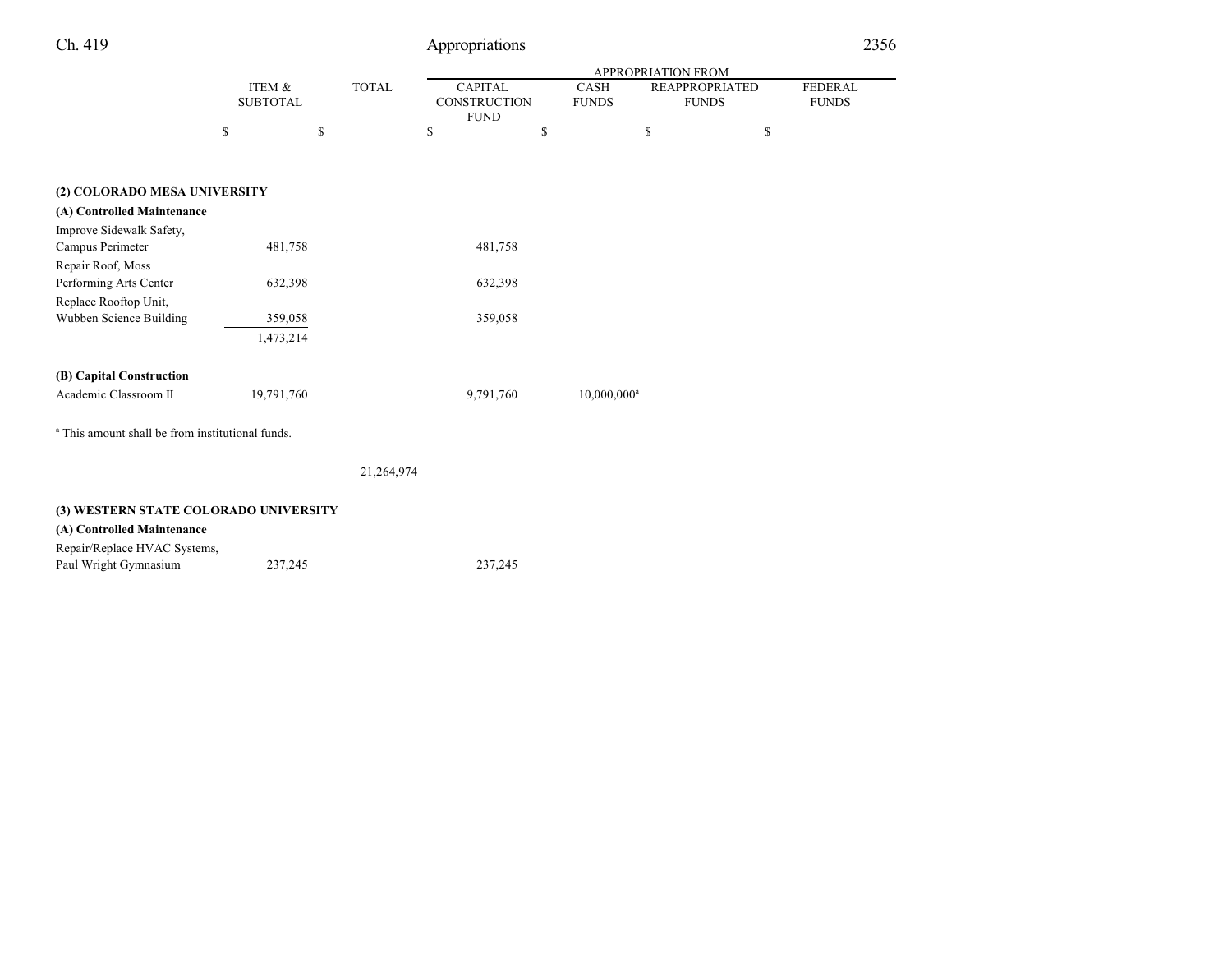| Repair/Replace Sewer           |           |           |           |
|--------------------------------|-----------|-----------|-----------|
| <b>Distribution System</b>     | 281,068   |           | 281,068   |
|                                |           | 518,313   |           |
| (4) COLORADO STATE UNIVERSITY  |           |           |           |
| (A) Controlled Maintenance     |           |           |           |
| Improve Fire Suppression       |           |           |           |
| System, Visual Arts Building   | 807,793   |           | 807,793   |
| Repair College Lake Dam        | 352,000   |           | 352,000   |
| Install Fire Sprinkler System, |           |           |           |
| Moby B Wing                    | 1,178,112 |           | 1,178,112 |
|                                |           | 2,337,905 |           |

|  | (5) COLORADO STATE UNIVERSITY - PUEBLO |  |
|--|----------------------------------------|--|
|  |                                        |  |

### **(A) Controlled Maintenance** Upgrade HVAC, Nursing Program Wing, Technology Building 960,660 960,660 Replace Roof, Art and Music Building 698,270 698,270 698,270 1,658,930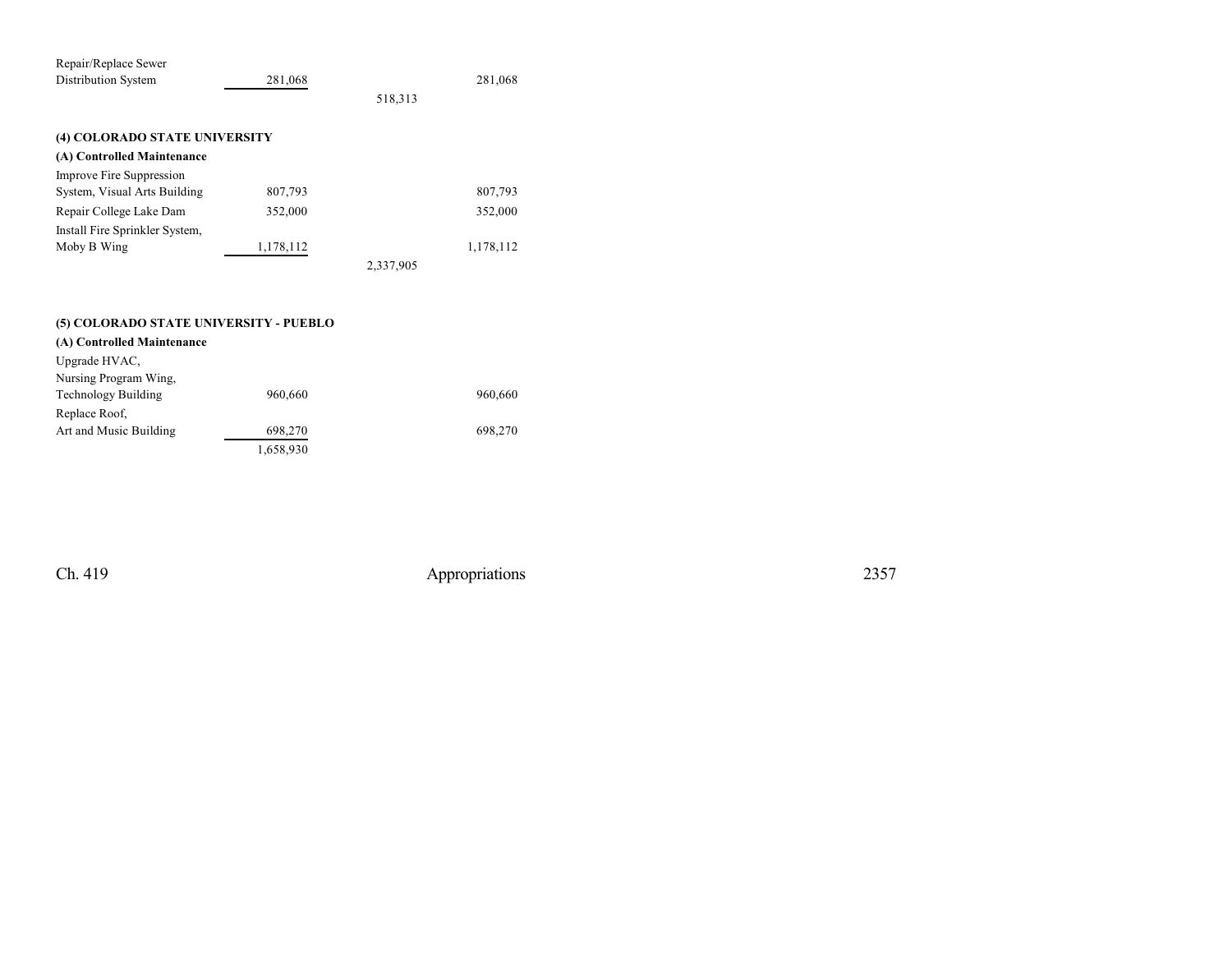| Ch. 419                               |                           |              | Appropriations                                       |                      |                                       |    | 2358                           |  |
|---------------------------------------|---------------------------|--------------|------------------------------------------------------|----------------------|---------------------------------------|----|--------------------------------|--|
|                                       |                           |              |                                                      |                      | APPROPRIATION FROM                    |    |                                |  |
|                                       | ITEM &<br><b>SUBTOTAL</b> | <b>TOTAL</b> | <b>CAPITAL</b><br><b>CONSTRUCTION</b><br><b>FUND</b> | CASH<br><b>FUNDS</b> | <b>REAPPROPRIATED</b><br><b>FUNDS</b> |    | <b>FEDERAL</b><br><b>FUNDS</b> |  |
|                                       | \$<br>\$                  |              | \$                                                   | \$                   | $\mathbb{S}$                          | \$ |                                |  |
| (B) Capital Construction              |                           |              |                                                      |                      |                                       |    |                                |  |
| General Classroom Building            | 16,179,939                |              | 16,179,939                                           |                      |                                       |    |                                |  |
|                                       |                           | 17,838,869   |                                                      |                      |                                       |    |                                |  |
| (6) FORT LEWIS COLLEGE                |                           |              |                                                      |                      |                                       |    |                                |  |
| (A) Controlled Maintenance            |                           |              |                                                      |                      |                                       |    |                                |  |
| Improve Life Safety,                  |                           |              |                                                      |                      |                                       |    |                                |  |
| Theater Building                      | 768,075                   |              | 768,075                                              |                      |                                       |    |                                |  |
| Improve Storm Drainage,               |                           |              |                                                      |                      |                                       |    |                                |  |
| Central Campus                        | 332,600                   |              | 332,600                                              |                      |                                       |    |                                |  |
|                                       |                           | 1,100,675    |                                                      |                      |                                       |    |                                |  |
| (7) UNIVERSITY OF COLORADO AT BOULDER |                           |              |                                                      |                      |                                       |    |                                |  |
| (A) Controlled Maintenance            |                           |              |                                                      |                      |                                       |    |                                |  |
| Mountain Research Station             |                           |              |                                                      |                      |                                       |    |                                |  |
| Wildfire Mitigation                   | 593,483                   |              | 593,483                                              |                      |                                       |    |                                |  |
| Upgrade HVAC System,                  |                           |              |                                                      |                      |                                       |    |                                |  |
| Chemical Engineering Building         | 645,884                   |              | 645,884                                              |                      |                                       |    |                                |  |
| Install Fire Sprinklers, Ekeley       |                           |              |                                                      |                      |                                       |    |                                |  |
| and Cristol Chemistry Buildings       | 672,188                   |              | 672,188                                              |                      |                                       |    |                                |  |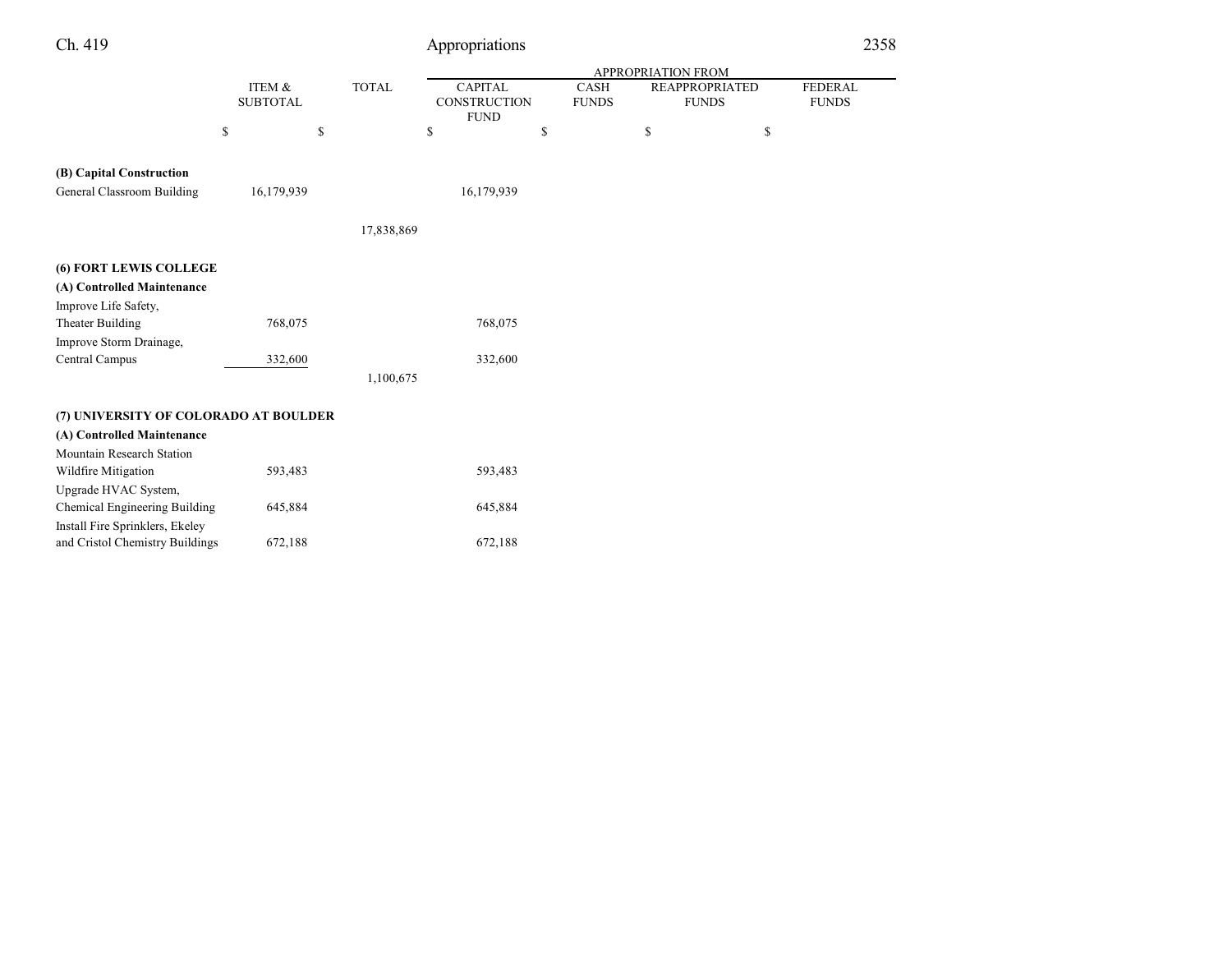| Replace Electrical Bus Duct          |            |            |                        |
|--------------------------------------|------------|------------|------------------------|
| and Generators, Cristol              |            |            |                        |
| <b>Chemistry Building</b>            | 782,827    | 782,827    |                        |
| Upgrade HVAC, Mechanical             |            |            |                        |
| <b>Engineering Building</b>          | 1,299,893  | 1,299,893  |                        |
| Repair/Replace Building              |            |            |                        |
| <b>Electrical Services</b>           | 851,433    | 851,433    |                        |
|                                      | 4,845,708  |            |                        |
| (B) Capital Construction             |            |            |                        |
|                                      |            |            |                        |
| <b>Systems Biotechnology</b>         |            |            |                        |
| Building, Academic Wing              | 6,021,946  | 6,021,946  |                        |
|                                      |            | 10,867,654 |                        |
|                                      |            |            |                        |
| (8) UNIVERSITY OF COLORADO AT DENVER |            |            |                        |
| AND HEALTH SCIENCES CENTER           |            |            |                        |
| (A) Controlled Maintenance           |            |            |                        |
| Upgrade HVAC, 2nd Floor              |            |            |                        |
| West and 2nd Floor North,            |            |            |                        |
| Building 500                         | 455,995    | 455,995    |                        |
| (B) Capital Construction             |            |            |                        |
| Lease Purchase of Academic           |            |            |                        |
| <b>Facilities at Fitzsimons</b>      |            |            |                        |
|                                      | 14,472,263 | 7,137,966  | 7,334,297 <sup>a</sup> |
|                                      |            |            |                        |

a This amount shall be from the University of Colorado Health Sciences Center at Fitzsimons Trust Fund created in Section 23-20-136 (3) (a), C.R.S.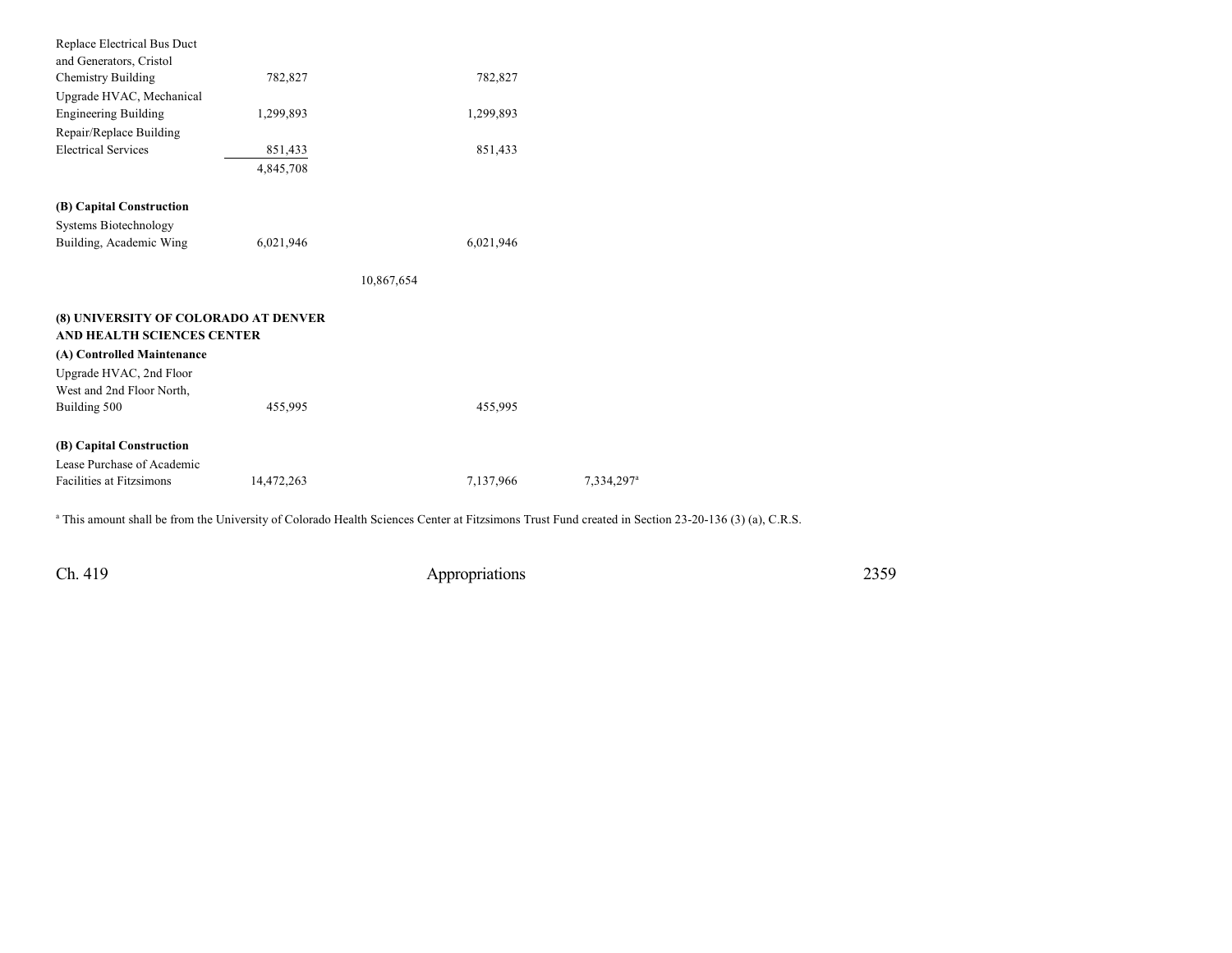| Ch. 419 |  |
|---------|--|
|---------|--|

| Ch. 419                                        |                           |              | Appropriations                                       |                      |                                       |    | 2360                           |
|------------------------------------------------|---------------------------|--------------|------------------------------------------------------|----------------------|---------------------------------------|----|--------------------------------|
|                                                |                           |              |                                                      |                      | APPROPRIATION FROM                    |    |                                |
|                                                | ITEM &<br><b>SUBTOTAL</b> | <b>TOTAL</b> | <b>CAPITAL</b><br><b>CONSTRUCTION</b><br><b>FUND</b> | CASH<br><b>FUNDS</b> | <b>REAPPROPRIATED</b><br><b>FUNDS</b> |    | <b>FEDERAL</b><br><b>FUNDS</b> |
|                                                | \$<br>\$                  |              | \$                                                   | \$                   | \$                                    | \$ |                                |
|                                                |                           | 14,928,258   |                                                      |                      |                                       |    |                                |
| (9) UNIVERSITY OF COLORADO AT COLORADO SPRINGS |                           |              |                                                      |                      |                                       |    |                                |
| (A) Controlled Maintenance                     |                           |              |                                                      |                      |                                       |    |                                |
| Control Erosion and                            |                           |              |                                                      |                      |                                       |    |                                |
| Storm Water Runoff                             | 274,583                   |              | 274,583                                              |                      |                                       |    |                                |
| (B) Capital Construction                       |                           |              |                                                      |                      |                                       |    |                                |
| Visual and Performing                          |                           |              |                                                      |                      |                                       |    |                                |
| <b>Arts Building</b>                           | 4,684,334                 |              | 4,684,334                                            |                      |                                       |    |                                |
|                                                |                           | 4,958,917    |                                                      |                      |                                       |    |                                |
| (10) COLORADO SCHOOL OF MINES                  |                           |              |                                                      |                      |                                       |    |                                |
| (A) Controlled Maintenance                     |                           |              |                                                      |                      |                                       |    |                                |
| Repair/Replace Fire Alarm                      |                           |              |                                                      |                      |                                       |    |                                |
| Systems, Meyer Hall                            |                           |              |                                                      |                      |                                       |    |                                |
| and Stratton Hall                              | 190,627                   |              | 190,627                                              |                      |                                       |    |                                |
| Repair and Fireproof Roof,                     |                           |              |                                                      |                      |                                       |    |                                |
| Hill Hall                                      | 303,398                   |              | 303,398                                              |                      |                                       |    |                                |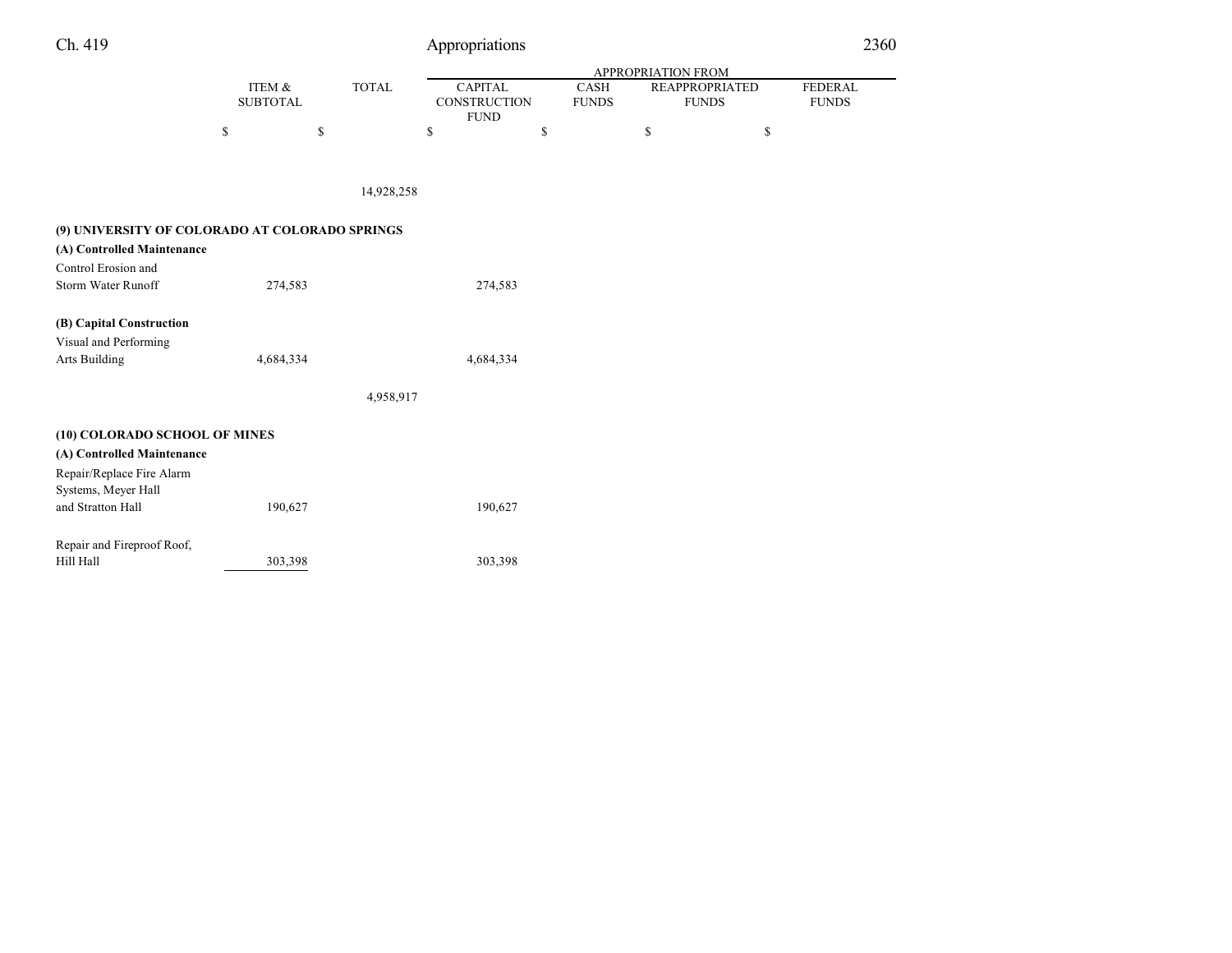494,025

| (11) UNIVERSITY OF NORTHERN COLORADO<br>(A) Controlled Maintenance |         |           |         |
|--------------------------------------------------------------------|---------|-----------|---------|
|                                                                    |         |           |         |
| Replace and/or Install Chillers,                                   |         |           |         |
| Kepner Building, Guggenheim<br>Building, Carter Hall, and          |         |           |         |
| Crabbe Hall                                                        |         | 935,700   | 935,700 |
|                                                                    |         |           |         |
| (12) PUEBLO COMMUNITY COLLEGE                                      |         |           |         |
| (A) Controlled Maintenance                                         |         |           |         |
| Replace Air Handler Systems,                                       |         |           |         |
| Main Building, SCCC Campus                                         | 710,000 |           | 710,000 |
| Demolish and Rebuild Roof,                                         |         |           |         |
| San Juan Building                                                  | 271,255 |           | 271,255 |
|                                                                    |         | 981,255   |         |
|                                                                    |         |           |         |
| (13) COLORADO COMMUNITY COLLEGE SYSTEM AT LOWRY                    |         |           |         |
| (A) Controlled Maintenance                                         |         |           |         |
| Upgrade HVAC, Building 758                                         | 906.964 |           | 906.964 |
| Upgrade Fire                                                       |         |           |         |
| Detection/Suppression                                              |         |           |         |
| Systems, Four Buildings                                            | 525,085 |           | 525,085 |
|                                                                    |         | 1,432,049 |         |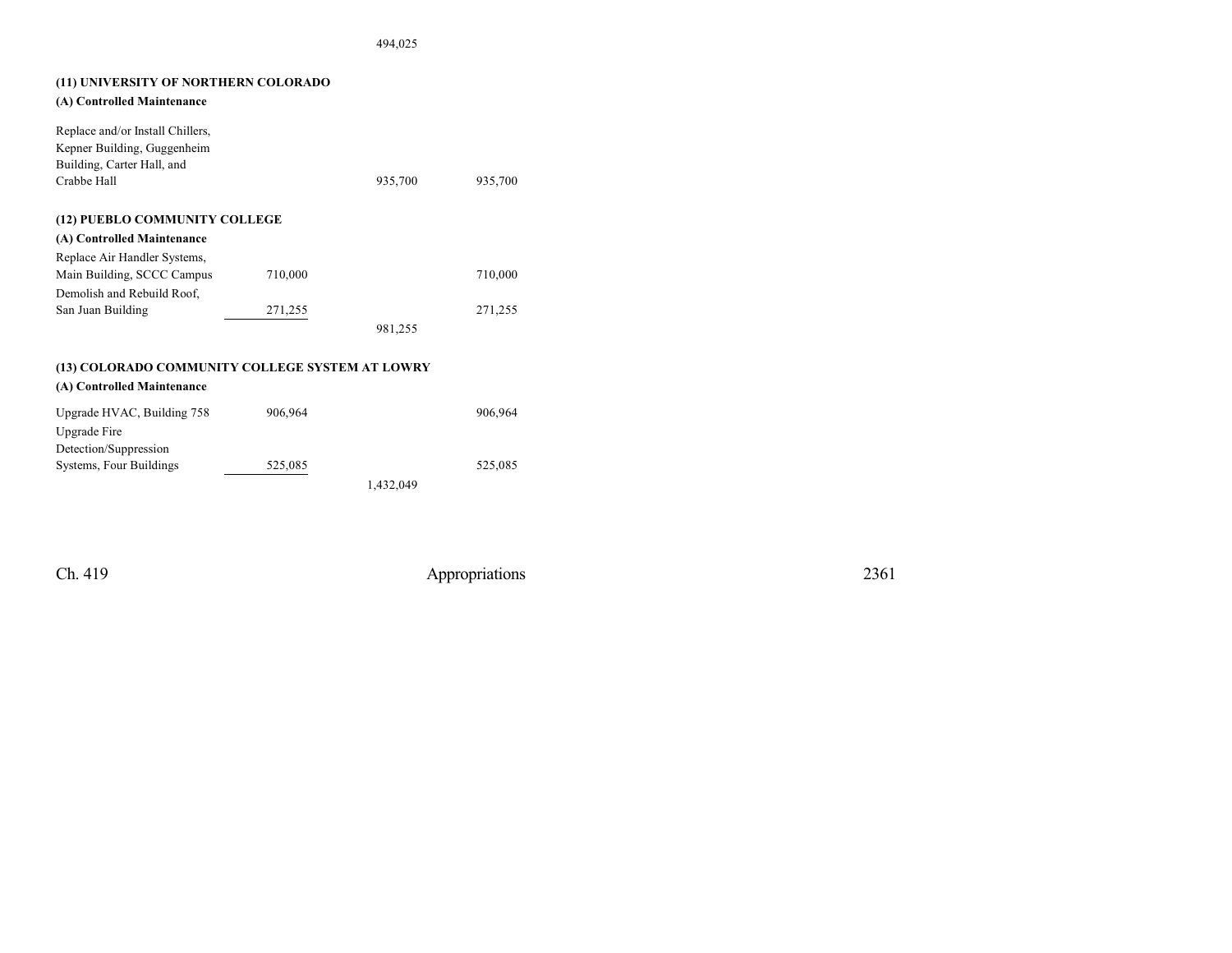| Ch. 419                                      |                           |              | Appropriations                                |                             |    |                                       | 2362                           |
|----------------------------------------------|---------------------------|--------------|-----------------------------------------------|-----------------------------|----|---------------------------------------|--------------------------------|
|                                              |                           |              |                                               | <b>APPROPRIATION FROM</b>   |    |                                       |                                |
|                                              | ITEM &<br><b>SUBTOTAL</b> | <b>TOTAL</b> | <b>CAPITAL</b><br>CONSTRUCTION<br><b>FUND</b> | <b>CASH</b><br><b>FUNDS</b> |    | <b>REAPPROPRIATED</b><br><b>FUNDS</b> | <b>FEDERAL</b><br><b>FUNDS</b> |
|                                              | \$<br>\$                  |              | \$                                            | \$                          | \$ | \$                                    |                                |
| (14) PIKES PEAK COMMUNITY COLLEGE            |                           |              |                                               |                             |    |                                       |                                |
| (A) Controlled Maintenance                   |                           |              |                                               |                             |    |                                       |                                |
| Improve ADA Accessibility                    |                           |              |                                               |                             |    |                                       |                                |
| and Emergency Egress,                        |                           |              |                                               |                             |    |                                       |                                |
| Centennial Campus                            | 735,350                   |              | 735,350                                       |                             |    |                                       |                                |
| Replace Boiler,                              |                           |              |                                               |                             |    |                                       |                                |
| Centennial Campus                            | 724,677                   |              | 724,677                                       |                             |    |                                       |                                |
|                                              |                           | 1,460,027    |                                               |                             |    |                                       |                                |
| (15) FRONT RANGE COMMUNITY COLLEGE           |                           |              |                                               |                             |    |                                       |                                |
| (A) Controlled Maintenance                   |                           |              |                                               |                             |    |                                       |                                |
| Replace Underground Dedicated                |                           |              |                                               |                             |    |                                       |                                |
| Fire Line, Larimer Campus                    | 536,800                   |              | 536,800                                       |                             |    |                                       |                                |
| Upgrade for ADA Accessibility,               |                           |              |                                               |                             |    |                                       |                                |
| <b>Westminster Campus</b>                    | 305,295                   |              | 305,295                                       |                             |    |                                       |                                |
|                                              |                           | 842,095      |                                               |                             |    |                                       |                                |
| (16) COLORADO NORTHWESTERN COMMUNITY COLLEGE |                           |              |                                               |                             |    |                                       |                                |
| (A) Controlled Maintenance                   |                           |              |                                               |                             |    |                                       |                                |
| Replace Roof, Yaeger Building,               |                           |              |                                               |                             |    |                                       |                                |
| Rangeley Campus                              |                           | 175,000      | 175,000                                       |                             |    |                                       |                                |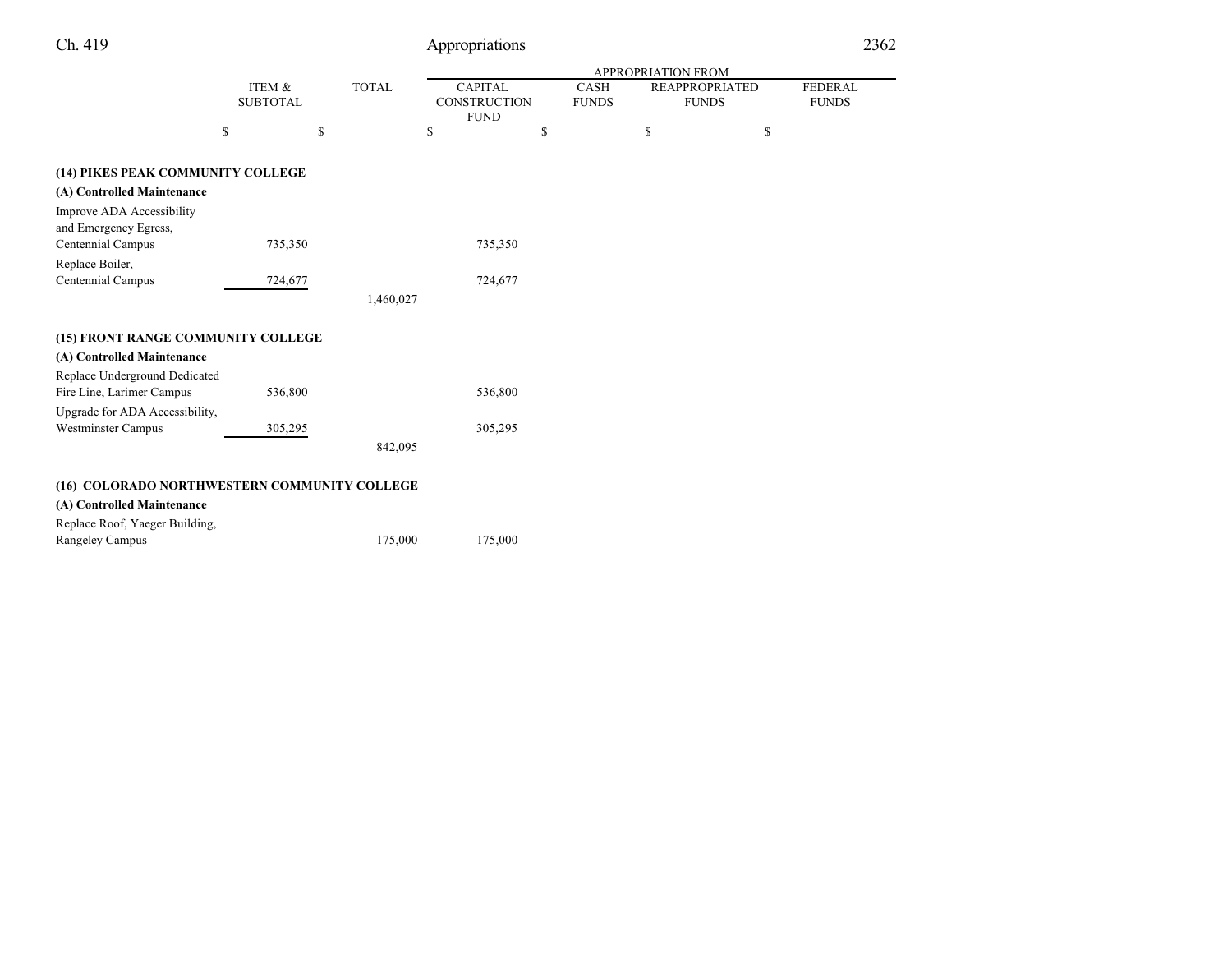| (17) ARAPAHOE COMMUNITY COLLEGE  |         |           |         |
|----------------------------------|---------|-----------|---------|
| (A) Controlled Maintenance       |         |           |         |
| Replace Rooftop HVAC Units,      |         |           |         |
| Annex and Main Buildings         | 831,185 |           | 831,185 |
| Replace Elevator Motor and       |         |           |         |
| Controls, Main Building          | 398,833 |           | 398,833 |
|                                  |         | 1,230,018 |         |
| (18) RED ROCKS COMMUNITY COLLEGE |         |           |         |
|                                  |         |           |         |
| (A) Controlled Maintenance       |         |           |         |
| Replace Roofs, Main Building,    |         |           |         |
| West Wing Bridge and Fire        |         |           |         |
| Science Classrooms               |         | 291,813   | 291,813 |
| (19) LAMAR COMMUNITY COLLEGE     |         |           |         |
| (A) Controlled Maintenance       |         |           |         |
| Repair/Replace Barn Roofs        |         |           |         |
| and Outside Arena                | 248,591 |           | 248,591 |
| Assess and Upgrade Elevator,     |         |           |         |
| Trustees and Administration      |         |           |         |
| Buildings, Cottonwood and        |         |           |         |
| Aspen Halls                      | 215,000 |           | 215,000 |
|                                  |         | 463,591   |         |
|                                  |         |           |         |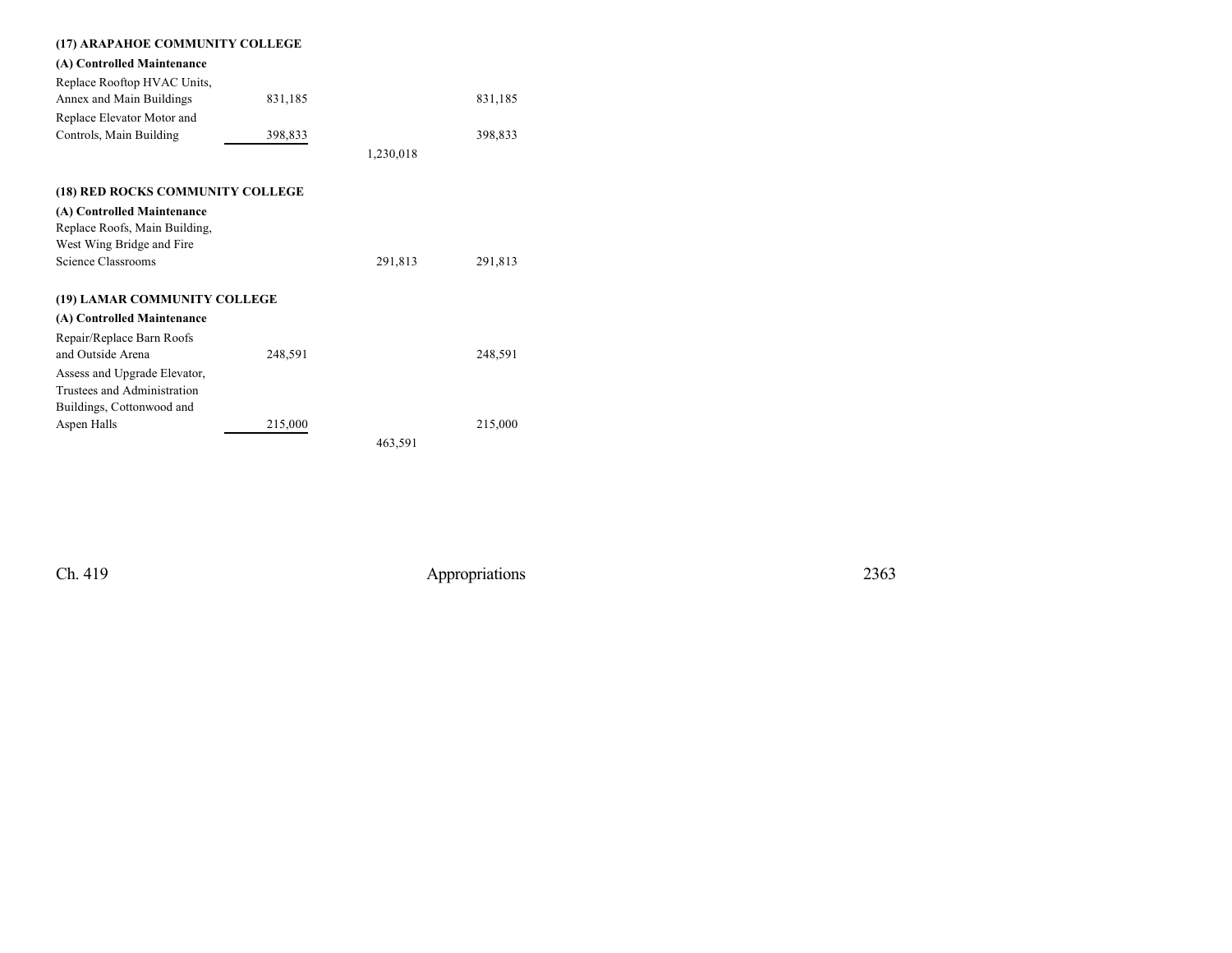| Ch. 419                                                  |                           |              | Appropriations                                       |                      |                                       |    | 2364                           |
|----------------------------------------------------------|---------------------------|--------------|------------------------------------------------------|----------------------|---------------------------------------|----|--------------------------------|
|                                                          |                           |              | APPROPRIATION FROM                                   |                      |                                       |    |                                |
|                                                          | ITEM &<br><b>SUBTOTAL</b> | <b>TOTAL</b> | <b>CAPITAL</b><br><b>CONSTRUCTION</b><br><b>FUND</b> | CASH<br><b>FUNDS</b> | <b>REAPPROPRIATED</b><br><b>FUNDS</b> |    | <b>FEDERAL</b><br><b>FUNDS</b> |
|                                                          | \$<br>\$                  |              | \$                                                   | \$                   | \$                                    | \$ |                                |
| (20) MORGAN COMMUNITY COLLEGE                            |                           |              |                                                      |                      |                                       |    |                                |
| (A) Controlled Maintenance                               |                           |              |                                                      |                      |                                       |    |                                |
| Upgrade Interior and                                     |                           |              |                                                      |                      |                                       |    |                                |
| Exterior Lighting and<br>Replace Acoustic Ceiling,       |                           |              |                                                      |                      |                                       |    |                                |
| Aspen and Cottonwood Halls                               |                           | 297,509      | 297,509                                              |                      |                                       |    |                                |
|                                                          |                           |              |                                                      |                      |                                       |    |                                |
| (21) OTERO JUNIOR COLLEGE                                |                           |              |                                                      |                      |                                       |    |                                |
| (A) Controlled Maintenance                               |                           |              |                                                      |                      |                                       |    |                                |
| <b>Expand Campus</b>                                     |                           |              |                                                      |                      |                                       |    |                                |
| Video Surveillance                                       |                           |              |                                                      |                      |                                       |    |                                |
| and Electronic Access                                    | 410,000                   |              | 410,000                                              |                      |                                       |    |                                |
|                                                          |                           |              |                                                      |                      |                                       |    |                                |
| (B) Capital Construction<br>Nursing/Science Improvements | 1,978,300                 |              | 1,978,300                                            |                      |                                       |    |                                |
|                                                          |                           |              |                                                      |                      |                                       |    |                                |
|                                                          |                           | 2,388,300    |                                                      |                      |                                       |    |                                |
|                                                          |                           |              |                                                      |                      |                                       |    |                                |
| (22) TRINIDAD STATE JUNIOR COLLEGE                       |                           |              |                                                      |                      |                                       |    |                                |
| (A) Controlled Maintenance                               |                           |              |                                                      |                      |                                       |    |                                |
| Replace Security                                         |                           |              |                                                      |                      |                                       |    |                                |
| and Lock Systems                                         | 522,599                   |              | 522,599                                              |                      |                                       |    |                                |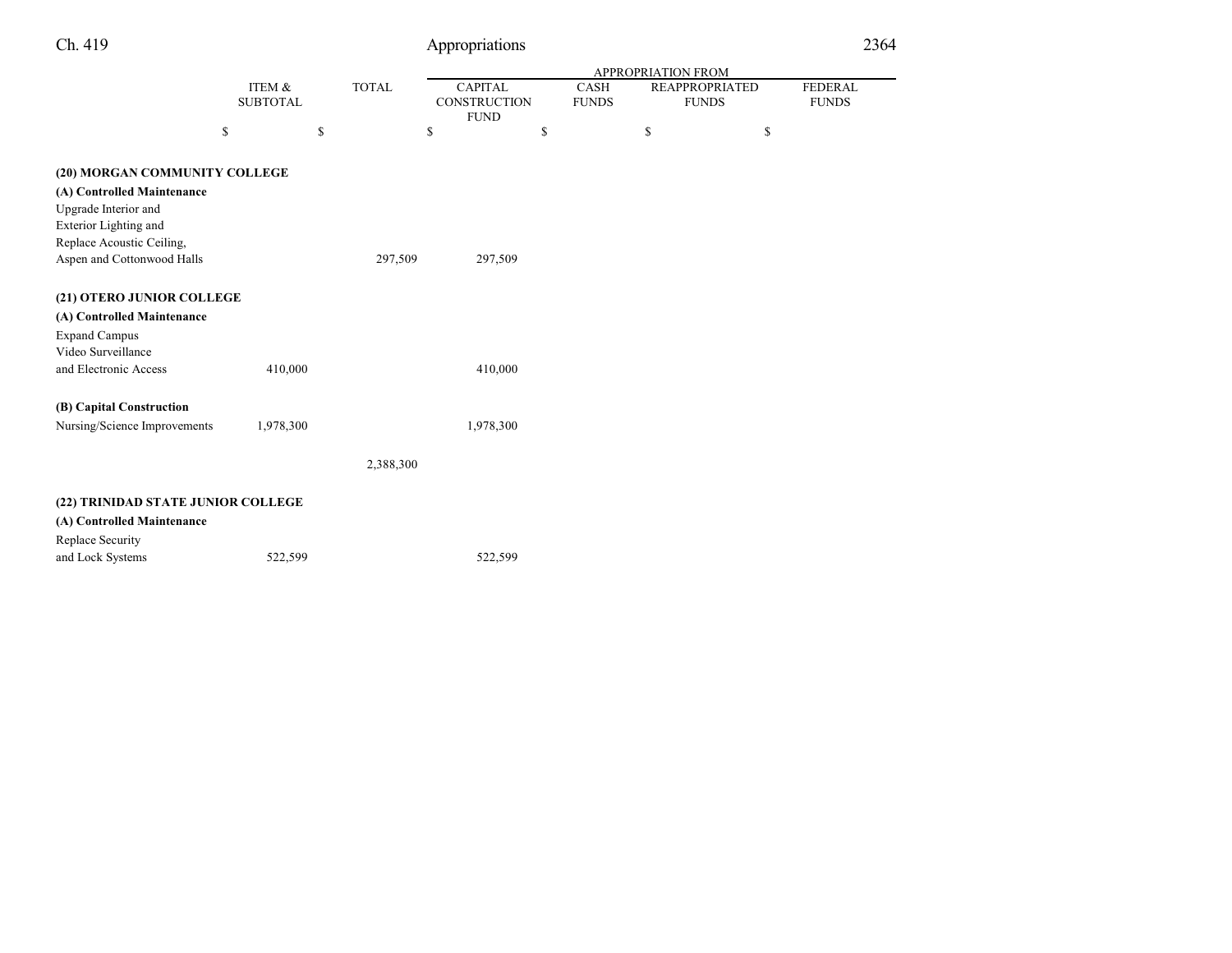| (B) Capital Construction                                  |           |            |            |
|-----------------------------------------------------------|-----------|------------|------------|
| Alamosa Campus Expansion                                  | 1,950,000 |            | 1,950,000  |
|                                                           |           |            |            |
|                                                           |           | 2,472,599  |            |
|                                                           |           |            |            |
| (23) NORTHEASTERN JUNIOR COLLEGE                          |           |            |            |
| (A) Capital Construction                                  |           |            |            |
| E.S. French Renovation                                    |           | 13,128,000 | 13,128,000 |
| (24) AURARIA HIGHER EDUCATION CENTER                      |           |            |            |
|                                                           |           |            |            |
| (A) Controlled Maintenance                                |           |            |            |
| Upgrade Fire Sprinkler System,<br>Central Classroom, West |           |            |            |
| Classroom, and Arts Buildings                             | 1,091,833 |            | 1,091,833  |
| Improve ADA Accessibility,                                |           |            |            |
| Tenth Street Pedestrian Corridor                          | 564,901   |            | 564,901    |
|                                                           | 1,656,734 |            |            |
| (B) Capital Construction                                  |           |            |            |
| Auraria Library Renovation                                | 4,000,000 |            | 4,000,000  |
|                                                           |           |            |            |
|                                                           |           | 5,656,734  |            |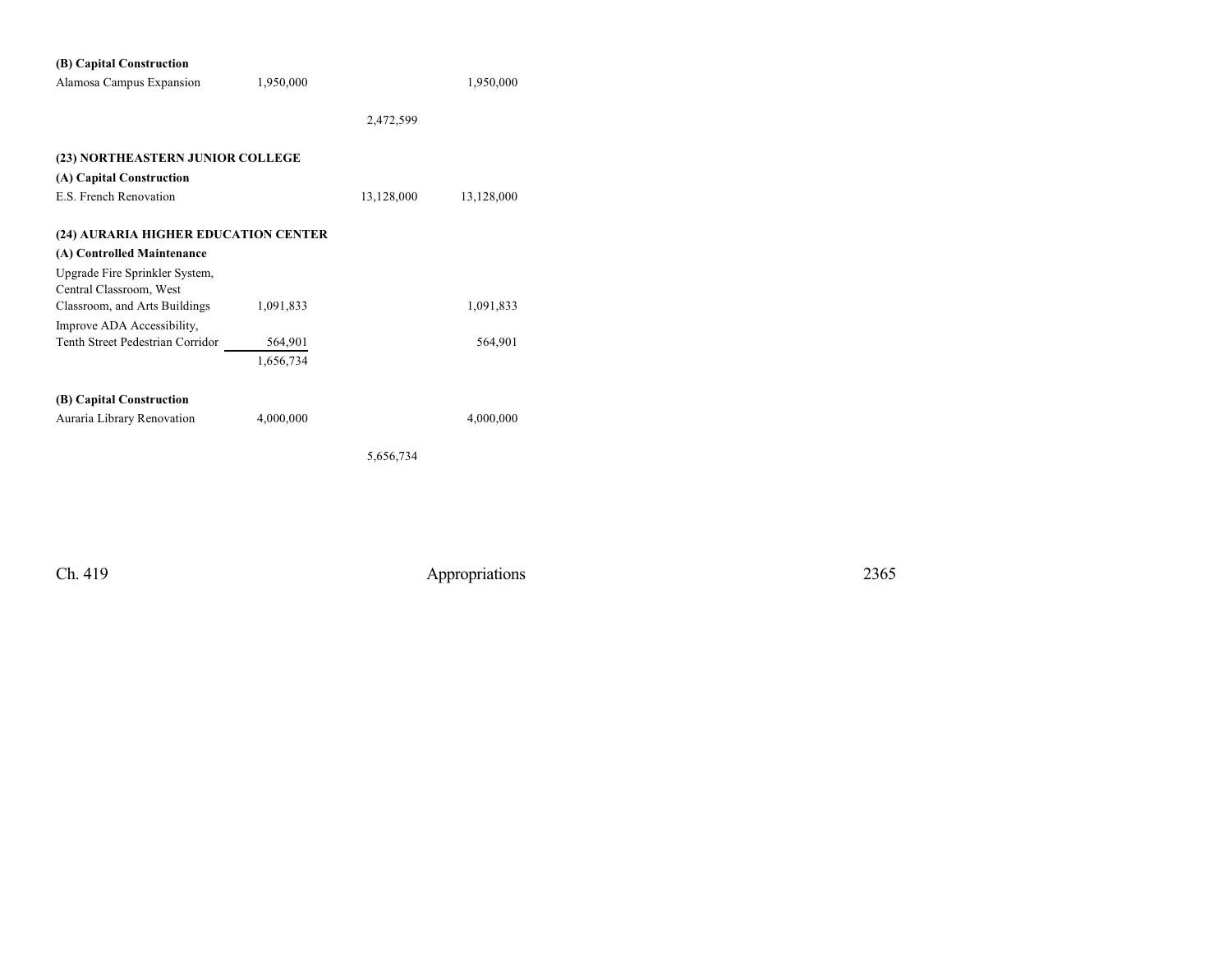|                                        |                           |              | APPROPRIATION FROM                            |    |                             |                                       |    |                                |  |
|----------------------------------------|---------------------------|--------------|-----------------------------------------------|----|-----------------------------|---------------------------------------|----|--------------------------------|--|
|                                        | ITEM &<br><b>SUBTOTAL</b> | <b>TOTAL</b> | <b>CAPITAL</b><br>CONSTRUCTION<br><b>FUND</b> |    | <b>CASH</b><br><b>FUNDS</b> | <b>REAPPROPRIATED</b><br><b>FUNDS</b> |    | <b>FEDERAL</b><br><b>FUNDS</b> |  |
|                                        | \$                        | \$           | \$                                            | \$ |                             | \$                                    | \$ |                                |  |
|                                        |                           |              |                                               |    |                             |                                       |    |                                |  |
| (25) HISTORY COLORADO                  |                           |              |                                               |    |                             |                                       |    |                                |  |
| (A) Controlled Maintenance             |                           |              |                                               |    |                             |                                       |    |                                |  |
| Georgetown Loop Railroad               |                           |              |                                               |    |                             |                                       |    |                                |  |
| Wildfire Mitigation                    | 200,376                   |              | 200,376                                       |    |                             |                                       |    |                                |  |
| Repair and Improve Grant               |                           |              |                                               |    |                             |                                       |    |                                |  |
| Humphreys Mansion                      | 282,647                   |              | 282,647                                       |    |                             |                                       |    |                                |  |
| Stabilize Adobe, Fort Garland          | 247,940                   |              | 247,940                                       |    |                             |                                       |    |                                |  |
|                                        | 730,963                   |              |                                               |    |                             |                                       |    |                                |  |
|                                        |                           |              |                                               |    |                             |                                       |    |                                |  |
| (B) Capital Construction               |                           |              |                                               |    |                             |                                       |    |                                |  |
| New Colorado History Museum            | 3,000,000                 |              |                                               |    | $3,000,000$ <sup>a</sup>    |                                       |    |                                |  |
|                                        | 3,080,000                 |              |                                               |    | 3,080,000 <sup>a</sup>      |                                       |    |                                |  |
| Lease Purchase of                      |                           |              |                                               |    |                             |                                       |    |                                |  |
| Colorado History Museum                | 3,021,000                 |              |                                               |    | 3,021,000 <sup>b</sup>      |                                       |    |                                |  |
| Georgetown Loop Railroad               |                           |              |                                               |    |                             |                                       |    |                                |  |
| <b>Business Capitalization Program</b> | 400,000                   |              | 300,000                                       |    | $100,000^{\circ}$           |                                       |    |                                |  |
| Ute Indian Museum Expansion            | 2,806,789                 |              | 2,406,789                                     |    | $400,000$ <sup>d</sup>      |                                       |    |                                |  |
| Regional Museum                        |                           |              |                                               |    |                             |                                       |    |                                |  |
| Preservation Projects                  | 700,000                   |              |                                               |    | $700,000$ <sup>e</sup>      |                                       |    |                                |  |
|                                        | 9,927,789                 |              |                                               |    |                             |                                       |    |                                |  |
|                                        | 10,007,789                |              |                                               |    |                             |                                       |    |                                |  |
|                                        |                           |              |                                               |    |                             |                                       |    |                                |  |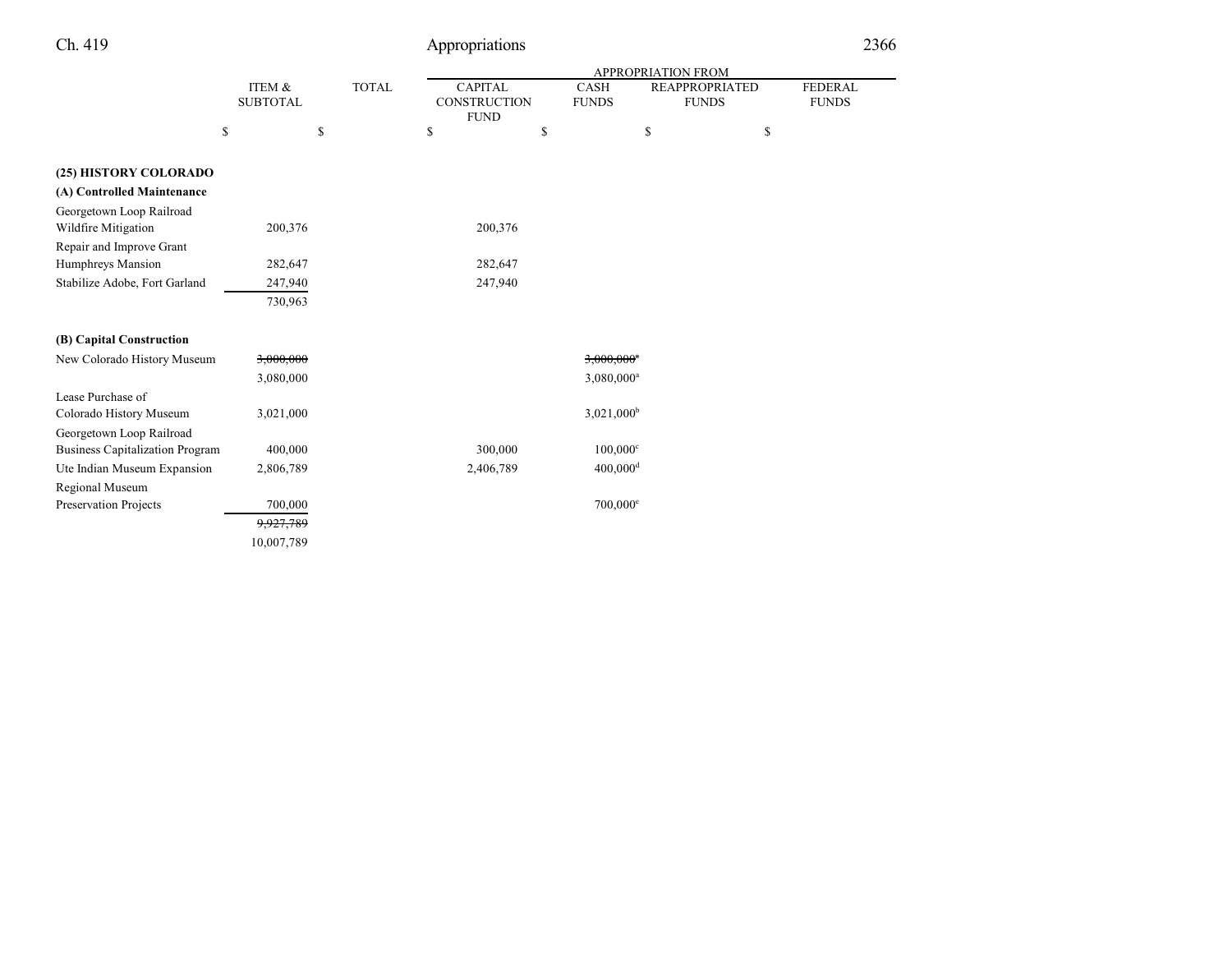<sup>a</sup> This amount shall be from the State Museum Cash Fund created in Section 24-80-214, C.R.S.

<sup>b</sup> This amount shall be from Limited Gaming Revenues deposited in the State Historical Fund created in Section 9 (5) (b) (II) of Article XVIII of the State

Constitution, to be used pursuant to Section 12-47.1-1201, C.R.S.

c This amount shall be from railroad operations and gifts, grants, and donations.

d This amount shall be from gifts, grants, and donations.

<sup>e</sup> Of this amount, \$600,000 shall be from Limited Gaming Revenues deposited in the State Historical Fund created in Section 9 (5) (b) (II) of Article XVIII of the State Constitution, to be used pursuant to Section 12-47.1-1201, C.R.S., and \$100,000 shall be from revenue earned from the operation of the Georgetown Loop Railroad.

> 10,658,752 10,738,752

## **TOTALS PART V**

| (HIGHER EDUCATION) | <del>\$137.098.137</del> | \$112,542,840 | \$24,555,297 |  |
|--------------------|--------------------------|---------------|--------------|--|
|                    | \$137,178,137            |               | \$24,635,297 |  |

## **PART VI DEPARTMENT OF HUMAN SERVICES**

| (1) OFFICE OF OPERATIONS   |         |         |
|----------------------------|---------|---------|
| (A) Controlled Maintenance |         |         |
| <b>Upgrade Building</b>    |         |         |
| <b>Automation Systems</b>  | 789.460 | 789,460 |
|                            |         |         |
|                            |         |         |
|                            |         |         |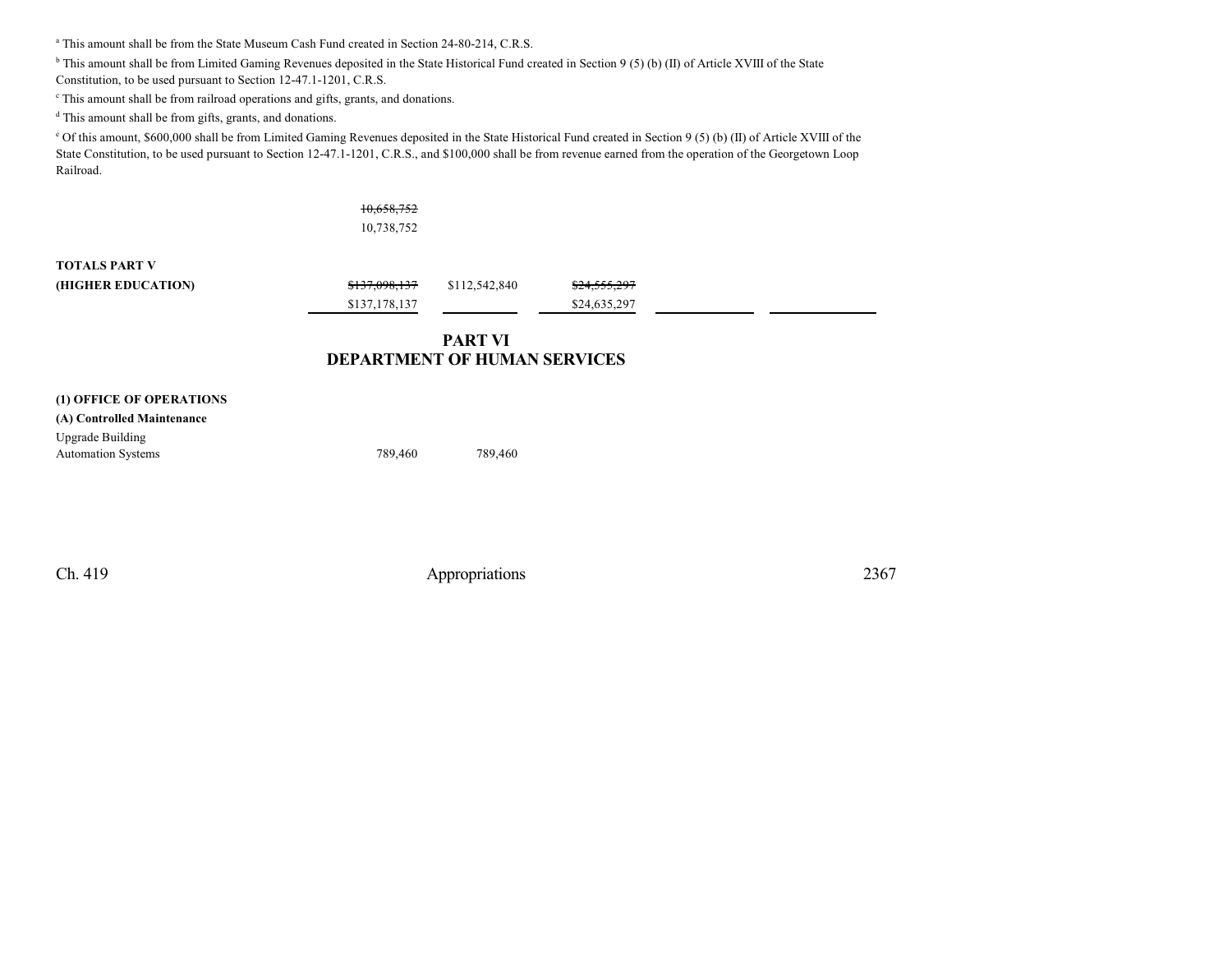| Ch. 419                                                    |                           |              | Appropriations                                |                             |                                       |                                |
|------------------------------------------------------------|---------------------------|--------------|-----------------------------------------------|-----------------------------|---------------------------------------|--------------------------------|
|                                                            |                           |              | <b>APPROPRIATION FROM</b>                     |                             |                                       |                                |
|                                                            | ITEM &<br><b>SUBTOTAL</b> | <b>TOTAL</b> | <b>CAPITAL</b><br>CONSTRUCTION<br><b>FUND</b> | <b>CASH</b><br><b>FUNDS</b> | <b>REAPPROPRIATED</b><br><b>FUNDS</b> | <b>FEDERAL</b><br><b>FUNDS</b> |
|                                                            | \$                        | \$           | \$                                            | \$                          | \$                                    | \$                             |
| (2) BEHAVIORAL HEALTH SERVICES                             |                           |              |                                               |                             |                                       |                                |
| (A) Controlled Maintenance                                 |                           |              |                                               |                             |                                       |                                |
| Repair/Replace Campus Tunnel<br>and Utility Infrastructure |                           |              |                                               |                             |                                       |                                |
| System, Colorado Mental<br>Health Institute at Pueblo      |                           | 2,000,000    | 2,000,000                                     |                             |                                       |                                |
|                                                            |                           |              |                                               |                             |                                       |                                |
| (3) DIVISION OF YOUTH CORRECTIONS                          |                           |              |                                               |                             |                                       |                                |
| (A) Controlled Maintenance                                 |                           |              |                                               |                             |                                       |                                |
| Upgrade Electronic                                         |                           |              |                                               |                             |                                       |                                |
| <b>Security Systems</b>                                    | 772,063                   |              | 772,063                                       |                             |                                       |                                |
| Repair/Replace Roofs,                                      |                           |              |                                               |                             |                                       |                                |
| South and West Districts                                   | 786,385                   |              | 786,385                                       |                             |                                       |                                |
| Repair/Replace                                             |                           |              |                                               |                             |                                       |                                |
| Fire Sprinkler Systems                                     | 174,803                   |              | 174,803                                       |                             |                                       |                                |
|                                                            |                           | 1,733,251    |                                               |                             |                                       |                                |
|                                                            |                           |              |                                               |                             |                                       |                                |
| <b>TOTALS PART VI</b>                                      |                           |              |                                               |                             |                                       |                                |
| (HUMAN SERVICES)                                           |                           | \$4,522,711  | \$4,522,711                                   |                             |                                       |                                |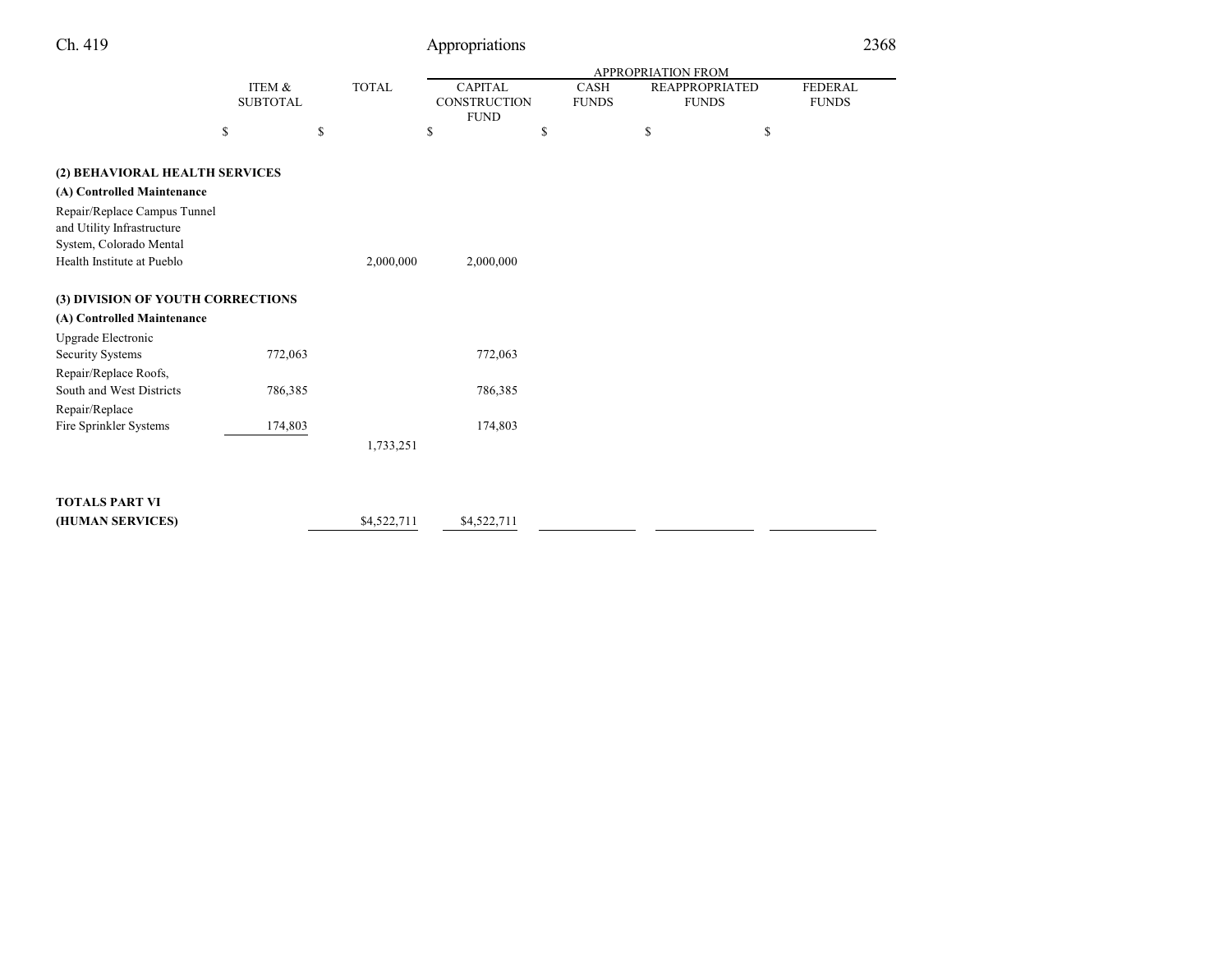## **PART VII JUDICIAL DEPARTMENT**

| (1) COURTS ADMINISTRATION<br>(A) Capital Construction                                                            |              |                         |            |  |  |  |
|------------------------------------------------------------------------------------------------------------------|--------------|-------------------------|------------|--|--|--|
| Lease Purchase of<br>Ralph L. Carr Judicial Center                                                               | 21,634,566   | 21,634,566 <sup>a</sup> |            |  |  |  |
| <sup>a</sup> This amount shall be from the Justice Center Cash Fund created in Section 13-32-101 (7) (a), C.R.S. |              |                         |            |  |  |  |
| <b>TOTALS PART VII</b>                                                                                           |              |                         |            |  |  |  |
| (JUDICIAL)                                                                                                       | \$21,634,566 | \$21,634,566            |            |  |  |  |
| <b>PART VIII</b><br><b>DEPARTMENT OF MILITARY AND VETERANS AFFAIRS</b>                                           |              |                         |            |  |  |  |
| (1) CONTROLLED MAINTENANCE                                                                                       |              |                         |            |  |  |  |
| Upgrade Fire Alarm System,<br>Address Code Deficiencies, and                                                     |              |                         |            |  |  |  |
| Improve Energy Efficiency,<br>Fort Collins Armory                                                                | 1,148,050    | 388,310                 | 759,740(I) |  |  |  |
| <b>TOTALS PART VIII</b>                                                                                          |              |                         |            |  |  |  |
| (MILITARY AND<br><b>VETERANS AFFAIRS)</b>                                                                        | \$1,148,050  | \$388,310               | \$759,740  |  |  |  |
| Ch. 419                                                                                                          |              | Appropriations          | 2369       |  |  |  |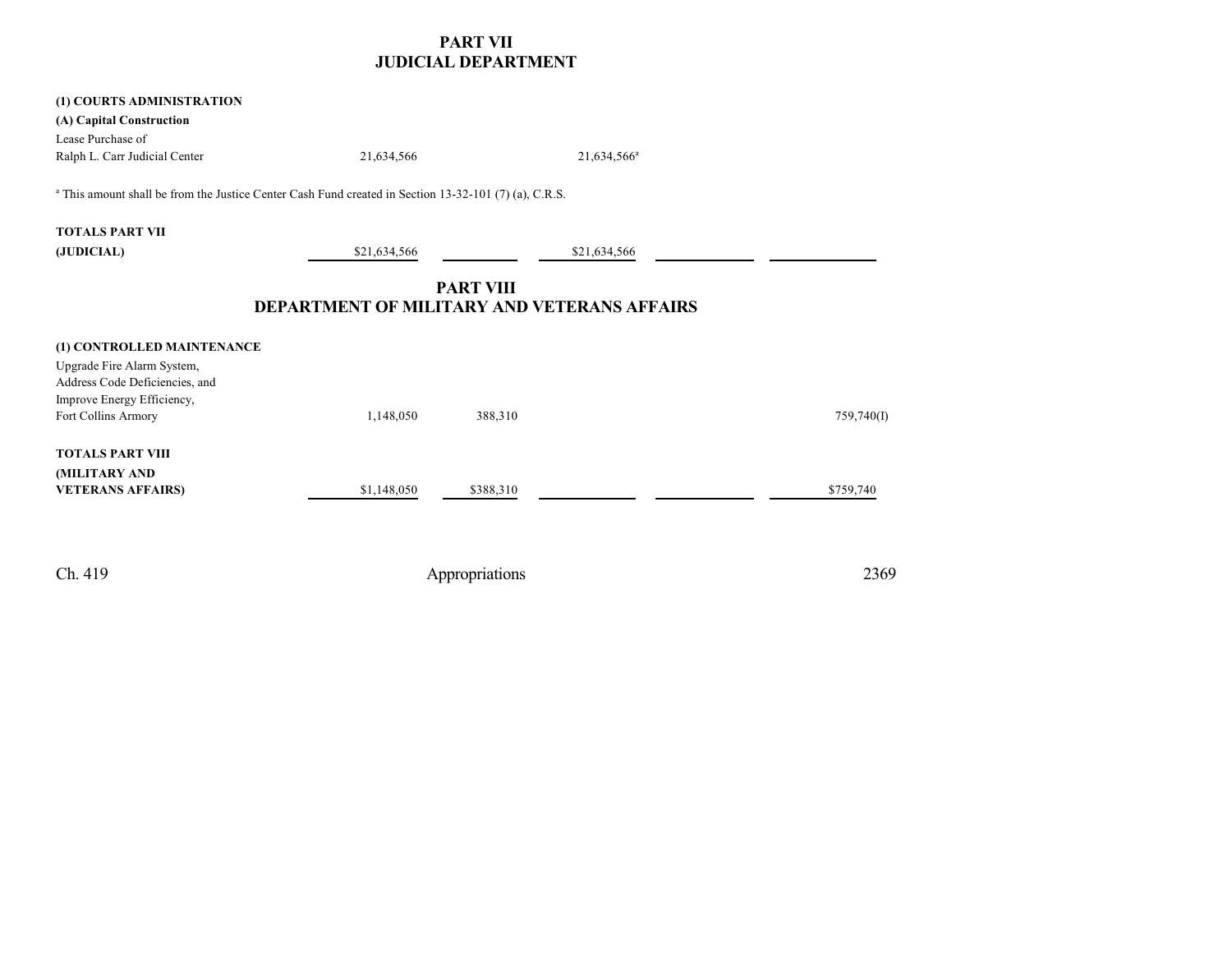1,507,250(I)

|          |              | APPROPRIATION FROM  |              |                       |              |  |  |
|----------|--------------|---------------------|--------------|-----------------------|--------------|--|--|
| ITEM &   | <b>TOTAL</b> | <b>CAPITAL</b>      | CASH         | <b>REAPPROPRIATED</b> | FEDERAL      |  |  |
| SUBTOTAL |              | <b>CONSTRUCTION</b> | <b>FUNDS</b> | <b>FUNDS</b>          | <b>FUNDS</b> |  |  |
|          |              | <b>FUND</b>         |              |                       |              |  |  |
|          |              |                     |              |                       |              |  |  |

 $10,451,950^a$ 

## **PART IX DEPARTMENT OF NATURAL RESOURCES**

#### **(1) DIVISION OF PARKS AND WILDLIFE**

| (A) Capital Construction and Controlled Maintenance |            |            |  |  |
|-----------------------------------------------------|------------|------------|--|--|
| Park Infrastructure and Facilities                  | 11.959.200 | 10.451.950 |  |  |
| Land and Water                                      |            |            |  |  |
| Acquisitions, State Parks                           | 950,000    | 950.000    |  |  |

| <b>Acquisitions, State Parks</b>                       | 950,000    | $950,000(1)$ <sup>b</sup> |
|--------------------------------------------------------|------------|---------------------------|
| Beaver Park Dam Rehabilitation                         | 15.050.000 | 15,050,000°               |
| Land and Water<br>Acquisitions, Wildlife Areas         | 6.500.000  | $6,500,000$ <sup>d</sup>  |
| Infrastructure and Real<br><b>Property Maintenance</b> | 300,000    | $300,000$ <sup>d</sup>    |
| <b>Asset Development</b>                               |            |                           |
| or Improvements                                        | 150,000    | $150.000$ <sup>d</sup>    |
|                                                        |            | 34,909,200                |

<sup>a</sup> Of this amount, \$10,151,950(I) shall be from Great Outdoors Colorado Board Grants and Lottery Proceeds, and \$300,000 shall be from the Highway Users Tax Fund created in Section 43-4-201 (1) (a), C.R.S. Lottery proceeds are based on estimates and are shown for informational purposes only. As more current projections of Lottery proceeds become available, the Division may make adjustments to the amounts and projects shown here.

<sup>b</sup> This amount shall be from Great Outdoors Colorado Board Grants and Lottery Proceeds. As more current projections of Lottery proceeds become available, the Division may make adjustments to the amounts and projects shown here.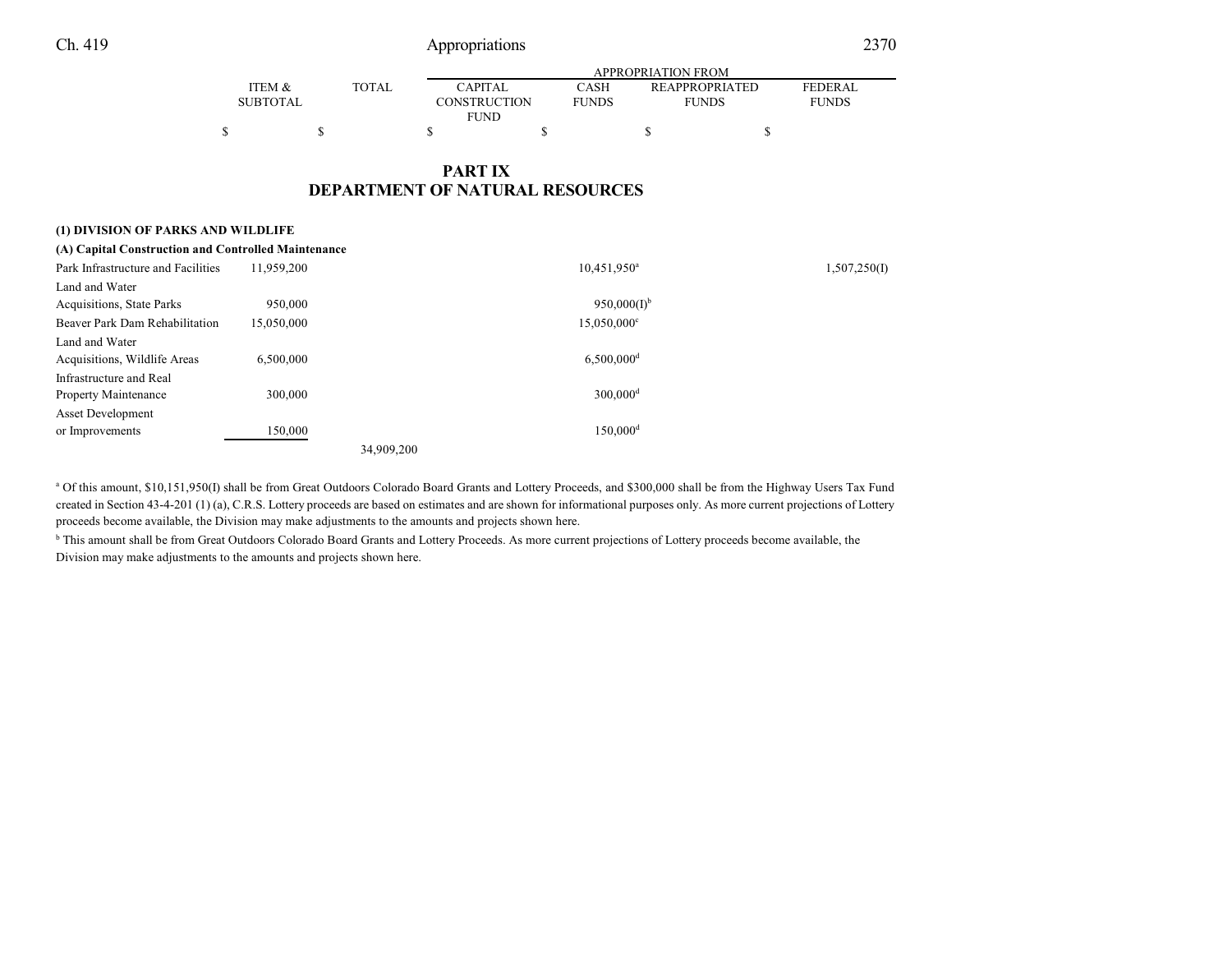c Of this amount, \$10,000,000 shall be from a no interest loan from the Colorado Water Conservation Board and \$5,050,000 shall be from the Wildlife Cash Fund created in Section 33-1-112 (1) (a), C.R.S.

<sup>d</sup> These amounts shall be from the Wildlife Cash Fund created in Section 33-1-112 (1) (a), C.R.S.

## **TOTALS PART IX**

| (NATURAL RESOURCES)                  |           | \$34,909,200                   |                | \$33,401,950 | \$1,507,250 |
|--------------------------------------|-----------|--------------------------------|----------------|--------------|-------------|
|                                      |           | <b>DEPARTMENT OF PERSONNEL</b> | <b>PART X</b>  |              |             |
|                                      |           |                                |                |              |             |
| (1) CONTROLLED MAINTENANCE           |           |                                |                |              |             |
| <b>Emergency Controlled</b>          |           |                                |                |              |             |
| Maintenance                          | 2,000,000 |                                | 2,000,000      |              |             |
| <b>Upgrade Public Restrooms</b>      |           |                                |                |              |             |
| and Wheelchair Lifts                 |           |                                |                |              |             |
| for ADA Compliance,                  |           |                                |                |              |             |
| <b>State Capitol Building</b>        | 971,406   |                                | 971,406        |              |             |
| Repair/Replace Elevators,            |           |                                |                |              |             |
| <b>State Human Services Building</b> | 938,300   |                                | 938,300        |              |             |
|                                      |           | 3,909,706                      |                |              |             |
| (2) CAPITAL CONSTRUCTION             |           |                                |                |              |             |
| Colorado State Capitol               |           |                                |                |              |             |
| Dome Restoration                     | 5,250,000 |                                | 5,000,000      | $250,000^a$  |             |
| Colorado State Capitol               |           |                                |                |              |             |
| House and Senate                     |           |                                |                |              |             |
| <b>Chamber Renovations</b>           | 2,000,000 |                                | 2,000,000      |              |             |
| Ch. 419                              |           |                                | Appropriations |              | 2371        |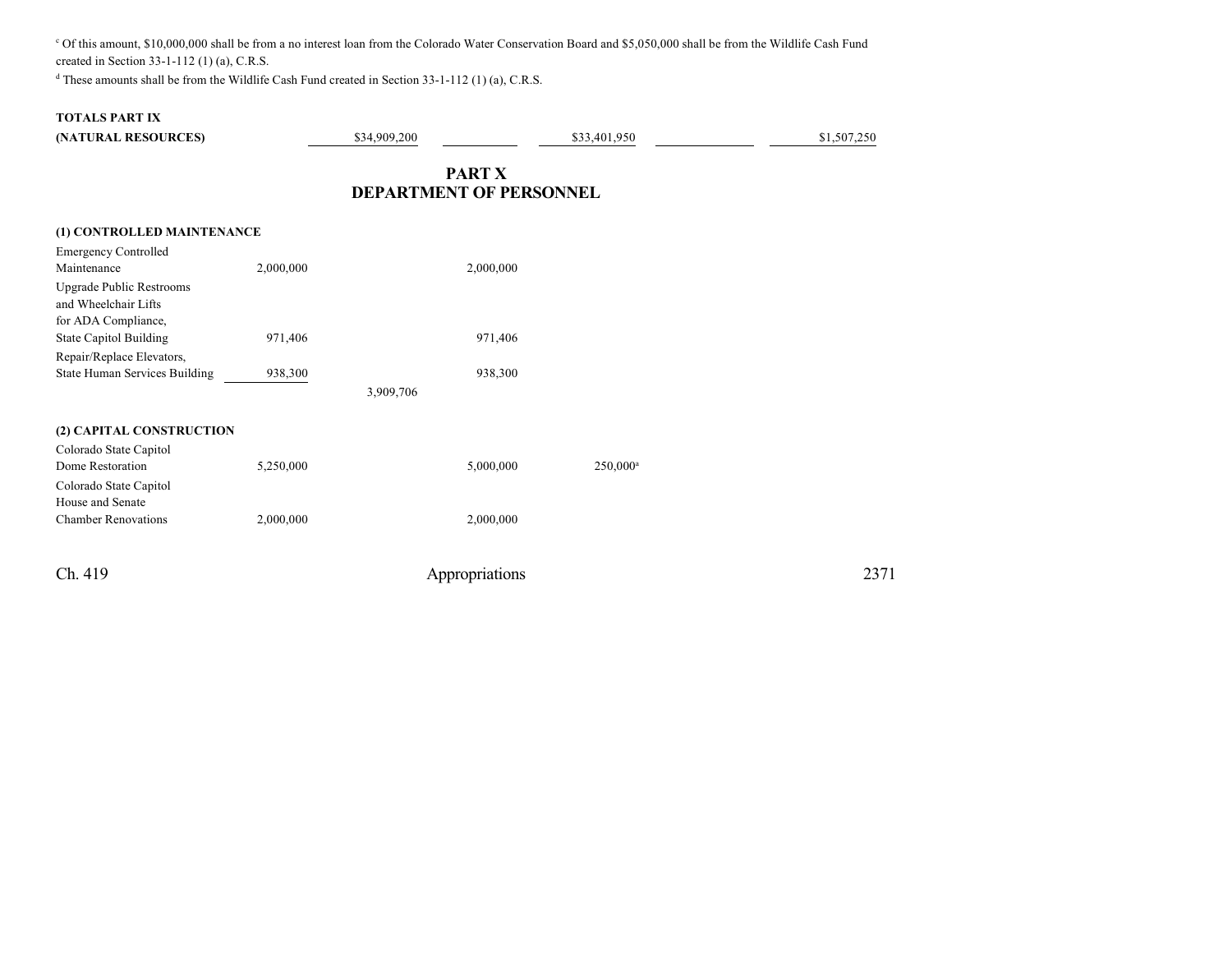| Ch. 419                                                                                                                                                                |                           |              | Appropriations                                                       |                             |                                       | 2372                           |
|------------------------------------------------------------------------------------------------------------------------------------------------------------------------|---------------------------|--------------|----------------------------------------------------------------------|-----------------------------|---------------------------------------|--------------------------------|
|                                                                                                                                                                        |                           |              |                                                                      |                             | <b>APPROPRIATION FROM</b>             |                                |
|                                                                                                                                                                        | ITEM &<br><b>SUBTOTAL</b> | <b>TOTAL</b> | <b>CAPITAL</b><br><b>CONSTRUCTION</b><br><b>FUND</b>                 | <b>CASH</b><br><b>FUNDS</b> | <b>REAPPROPRIATED</b><br><b>FUNDS</b> | <b>FEDERAL</b><br><b>FUNDS</b> |
|                                                                                                                                                                        | <sup>\$</sup>             | \$           | \$                                                                   | \$                          | \$<br>\$                              |                                |
| Tax Processing Pipeline                                                                                                                                                | 2,068,832                 |              | 2,068,832                                                            |                             |                                       |                                |
| Capitol Complex Master Plan                                                                                                                                            | 2,000,000                 |              | 2,000,000                                                            |                             |                                       |                                |
|                                                                                                                                                                        |                           | 11,318,832   |                                                                      |                             |                                       |                                |
| <sup>a</sup> This amount shall be from gifts, grants, and donations deposited to the Capitol Dome Restoration Trust Fund created in Section 2-3-1304.3 (6) (b), C.R.S. |                           |              |                                                                      |                             |                                       |                                |
| <b>TOTALS PART X</b><br>(PERSONNEL)                                                                                                                                    |                           | \$15,228,538 | \$14,978,538                                                         | \$250,000                   |                                       |                                |
|                                                                                                                                                                        |                           |              | <b>PART XI</b><br><b>DEPARTMENT OF PUBLIC HEALTH AND ENVIRONMENT</b> |                             |                                       |                                |

| (1) CAPITAL CONSTRUCTION      |         |           |                      |
|-------------------------------|---------|-----------|----------------------|
| Brownsfield Cleanup Program   | 250,000 |           | $250,000^a$          |
| Water Quality                 |         |           |                      |
| <b>Improvement Projects</b>   | 600,000 |           | 600.000 <sup>b</sup> |
| Infrared Cameras for Two Year |         |           |                      |
| Air Fugitives Inventory and   |         |           |                      |
| Compliance Study              | 567,000 |           | $567.000^{\circ}$    |
|                               |         | 1,417,000 |                      |
|                               |         |           |                      |

a This amount shall be from the Hazardous Substance Response Fund created in Section 25-16-104.6 (1) (a), C.R.S.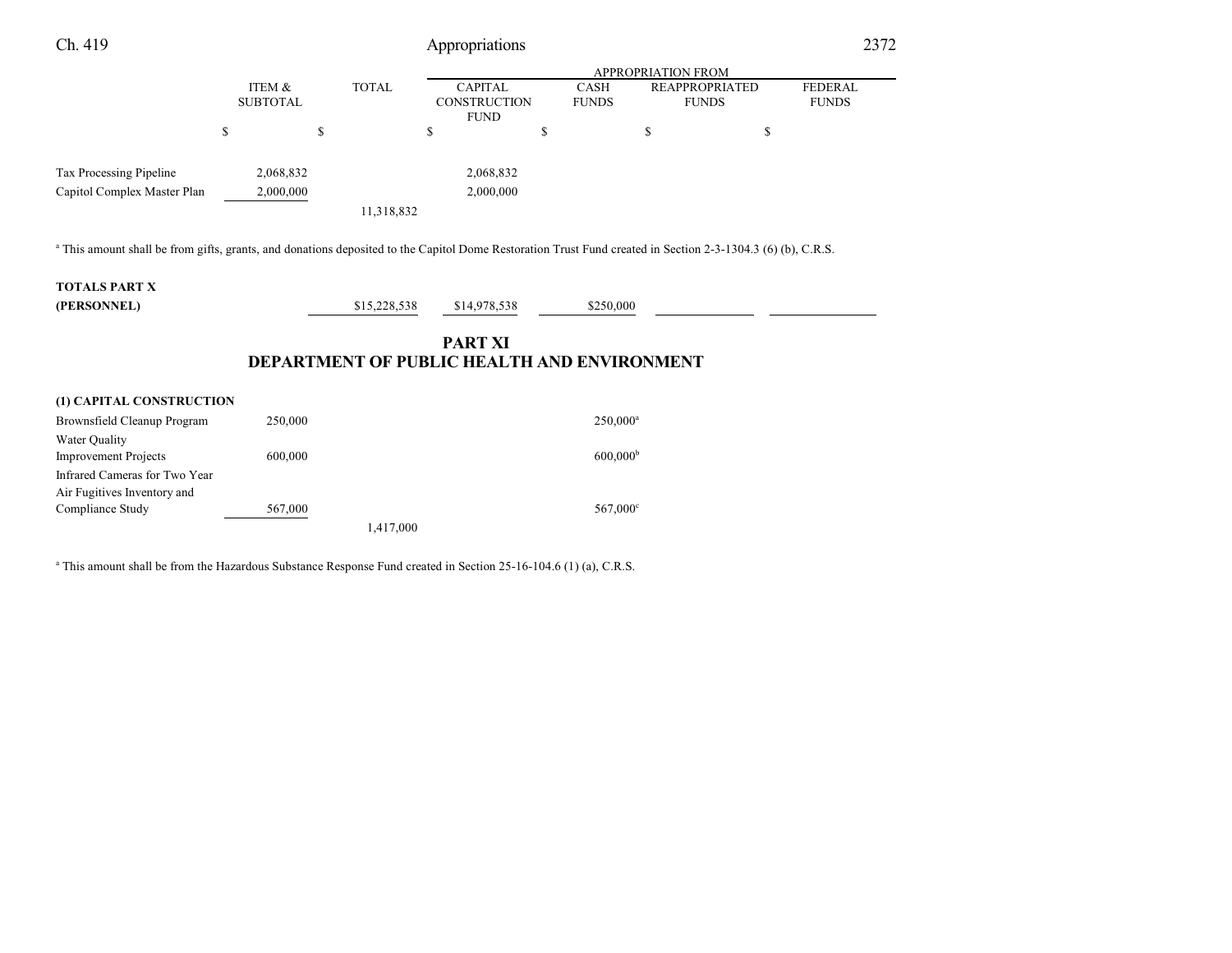<sup>b</sup> This amount shall be from the Water Quality Improvement Fund created in Section 25-8-608 (1.5), C.R.S.

c This amount shall be from the Oil and Gas Conservation and Environmental Response Fund created in Section 34-60-122 (5), C.R.S.

| <b>TOTALS PART XI</b><br>(PUBLIC HEALTH AND<br><b>ENVIRONMENT</b> )                                                      | \$1,417,000                        |                 | \$1,417,000    |  |
|--------------------------------------------------------------------------------------------------------------------------|------------------------------------|-----------------|----------------|--|
|                                                                                                                          | <b>DEPARTMENT OF PUBLIC SAFETY</b> | <b>PART XII</b> |                |  |
| (1) CONTROLLED MAINTENANCE<br>Repair Roof, Academy and<br><b>Support Services Building</b>                               | 792,700                            | 792,700         |                |  |
| (2) CAPITAL CONSTRUCTION<br>Business System Replacement,<br>Ports of Entry                                               | 1,500,000                          |                 | $1,500,000^a$  |  |
| <sup>a</sup> This amount shall be from the Highway Users Tax Fund pursuant to Section $43-4-201$ (3) (a) (I) (C), C.R.S. |                                    |                 |                |  |
| <b>TOTALS PART XII</b><br>(PUBLIC SAFETY)                                                                                | \$2,292,700                        | \$792,700       | $$1,500,000^a$ |  |
| $^a$ This amount shall be from the Highway Users Tax Fund pursuant to Section 43-4-201 (3) (a) (I) (c), C.R.S.           |                                    |                 |                |  |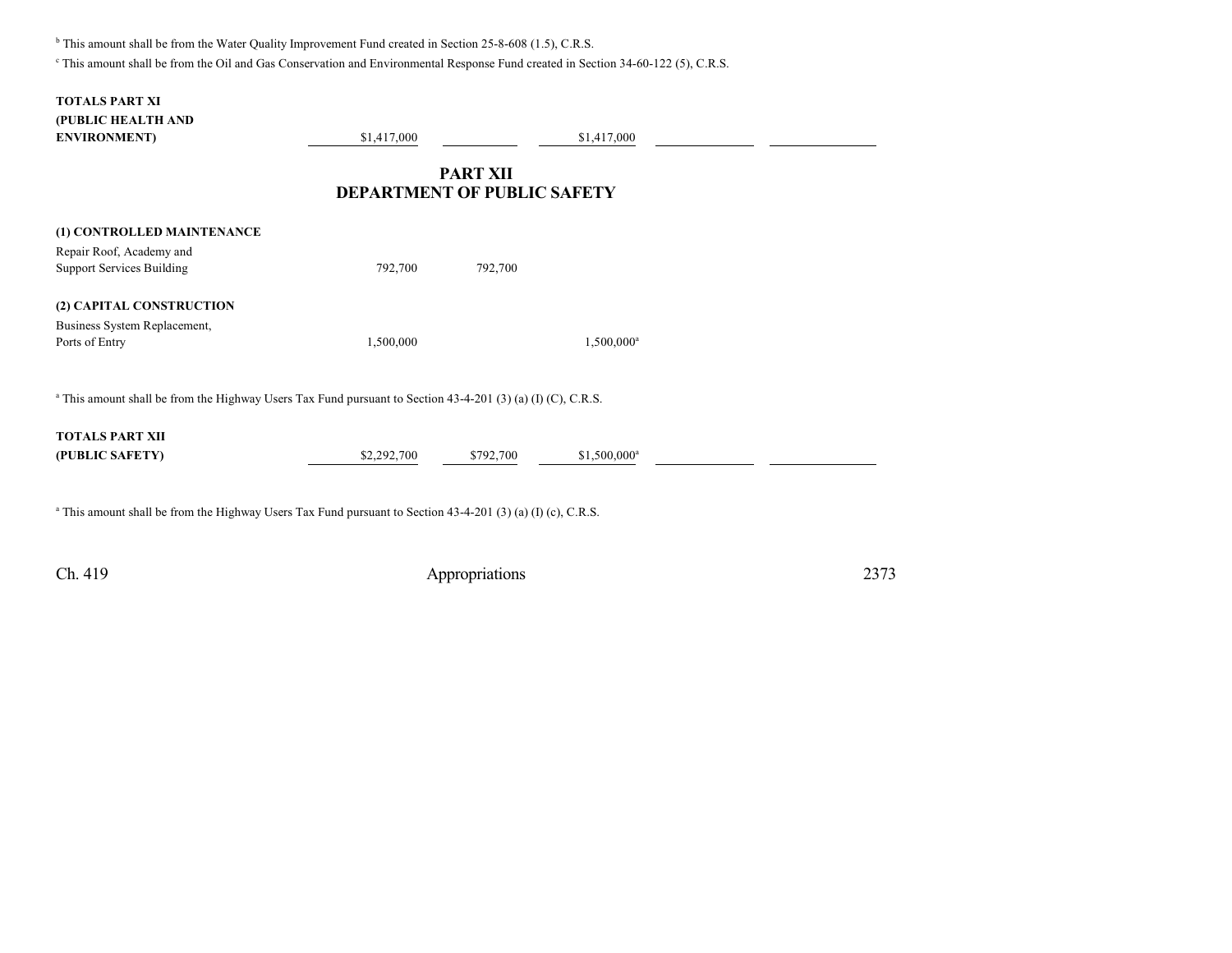| Ch. 419                       |                           |              | Appropriations |                                                        |                      |                                       |    | 2374                           |  |
|-------------------------------|---------------------------|--------------|----------------|--------------------------------------------------------|----------------------|---------------------------------------|----|--------------------------------|--|
|                               |                           |              |                |                                                        |                      | <b>APPROPRIATION FROM</b>             |    |                                |  |
|                               | ITEM &<br><b>SUBTOTAL</b> | <b>TOTAL</b> |                | <b>CAPITAL</b><br><b>CONSTRUCTION</b><br><b>FUND</b>   | CASH<br><b>FUNDS</b> | <b>REAPPROPRIATED</b><br><b>FUNDS</b> |    | <b>FEDERAL</b><br><b>FUNDS</b> |  |
|                               | \$                        | \$           | \$             | \$                                                     |                      | \$                                    | \$ |                                |  |
|                               |                           |              |                | <b>PART XIII</b><br><b>DEPARTMENT OF REVENUE</b>       |                      |                                       |    |                                |  |
| (1) CONTROLLED MAINTENANCE    |                           |              |                |                                                        |                      |                                       |    |                                |  |
| Replace HVAC System,          |                           |              |                |                                                        |                      |                                       |    |                                |  |
| Pierce Street Building        |                           |              | 752,070        | 752,070                                                |                      |                                       |    |                                |  |
| <b>TOTALS PART XIII</b>       |                           |              |                |                                                        |                      |                                       |    |                                |  |
| (REVENUE)                     |                           |              | \$752,070      | \$752,070                                              |                      |                                       |    |                                |  |
|                               |                           |              |                | <b>PART XIV</b><br><b>DEPARTMENT OF TRANSPORTATION</b> |                      |                                       |    |                                |  |
| (1) CAPITAL CONSTRUCTION      |                           |              |                |                                                        |                      |                                       |    |                                |  |
| Highway Construction Projects |                           |              | 500,000        | 500,000                                                |                      |                                       |    |                                |  |

**TOTALS PART XIV**

**(TRANSPORTATION)** \$500,000 \$500,000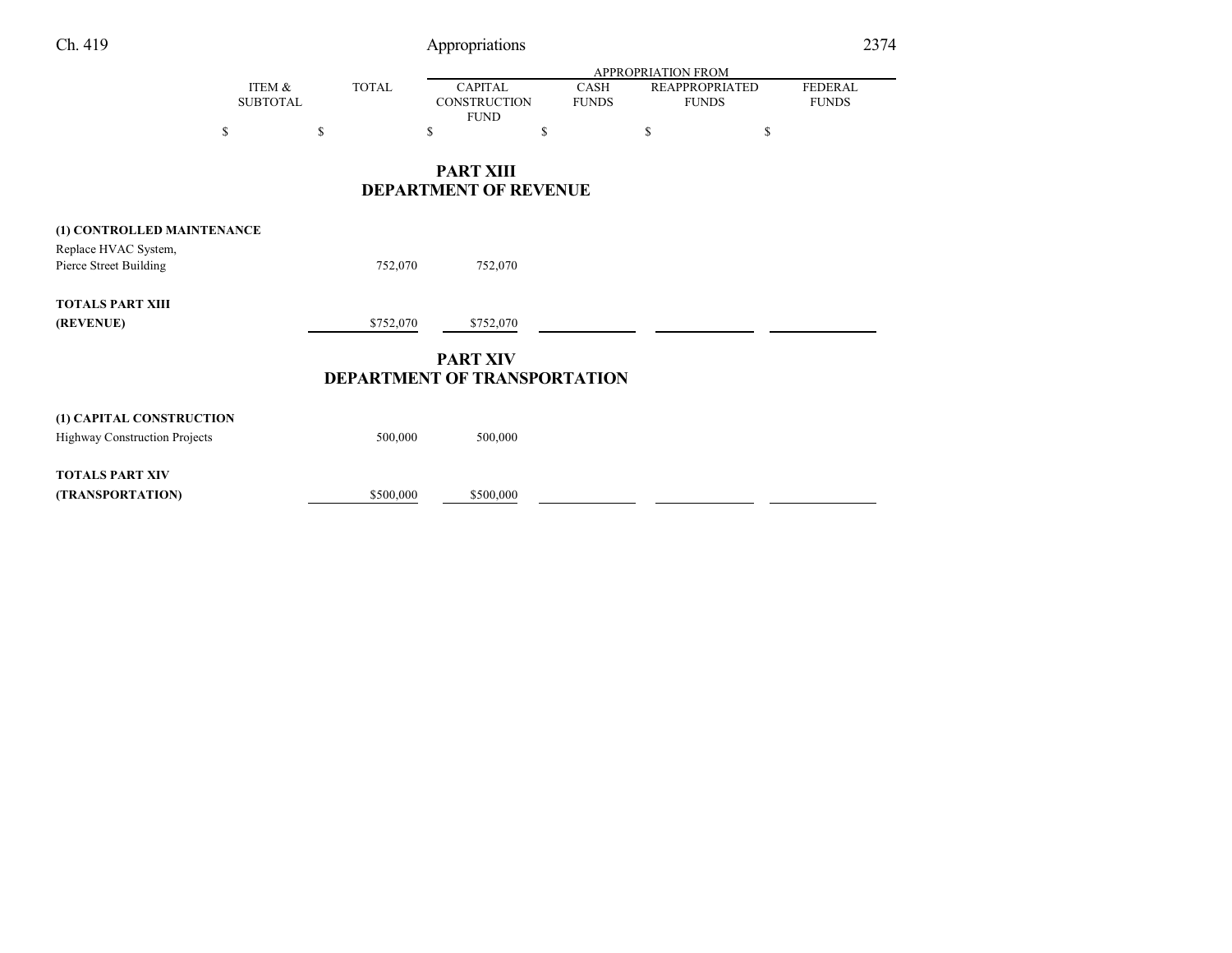## **PART XV DEPARTMENT OF THE TREASURY**

| (1) CERTIFICATES OF PARTICIPATION<br>Lease Purchase of Academic |               |               |                           |             |                |
|-----------------------------------------------------------------|---------------|---------------|---------------------------|-------------|----------------|
| <b>Facilities Pursuant to Section</b>                           |               |               |                           |             |                |
| 23-19.9-102, C.R.S.                                             | 18,587,975    | 18,587,975    |                           |             |                |
| <b>TOTALS PART XV</b>                                           |               |               |                           |             |                |
| (TREASURY)                                                      | \$18,587,975  | \$18,587,975  |                           |             |                |
| <b>GRAND TOTALS</b>                                             |               |               |                           |             |                |
| (CAPITAL                                                        |               |               |                           |             |                |
| <b>CONSTRUCTION)</b>                                            | \$283,668,966 | \$188,069,493 | \$86,218,813"             | \$7,113,670 | $$2,266,990^b$ |
|                                                                 | \$283,748,966 |               | \$86,298,813 <sup>a</sup> |             |                |

<sup>a</sup> Of this amount, \$1,500,000 shall be from the Highway Users Tax Fund pursuant to Section 43-4-201 (3) (a) (I) (C), C.R.S. Of this amount, \$11,101,950 contains an (I) notation.

<sup>b</sup> This amount contains an (I) notation.

**SECTION 2. Appropriation for funding capital construction for the fiscal year beginning July 1, 2009.** In Session Laws of Colorado 2009, Part III (4) (B) of section 3 of chapter 464, (SB 09-259), as amended by section  $\tilde{2}$ 2 of chapter 453, (HB 10-1376), Session Laws of Colorado 2010, and as further amended by section 4 of chapter 334, (SB 11-155), Session Laws of Colorado 2011, **add** footnote 1, as follows:

## Section 3. **Capital Construction Appropriation.**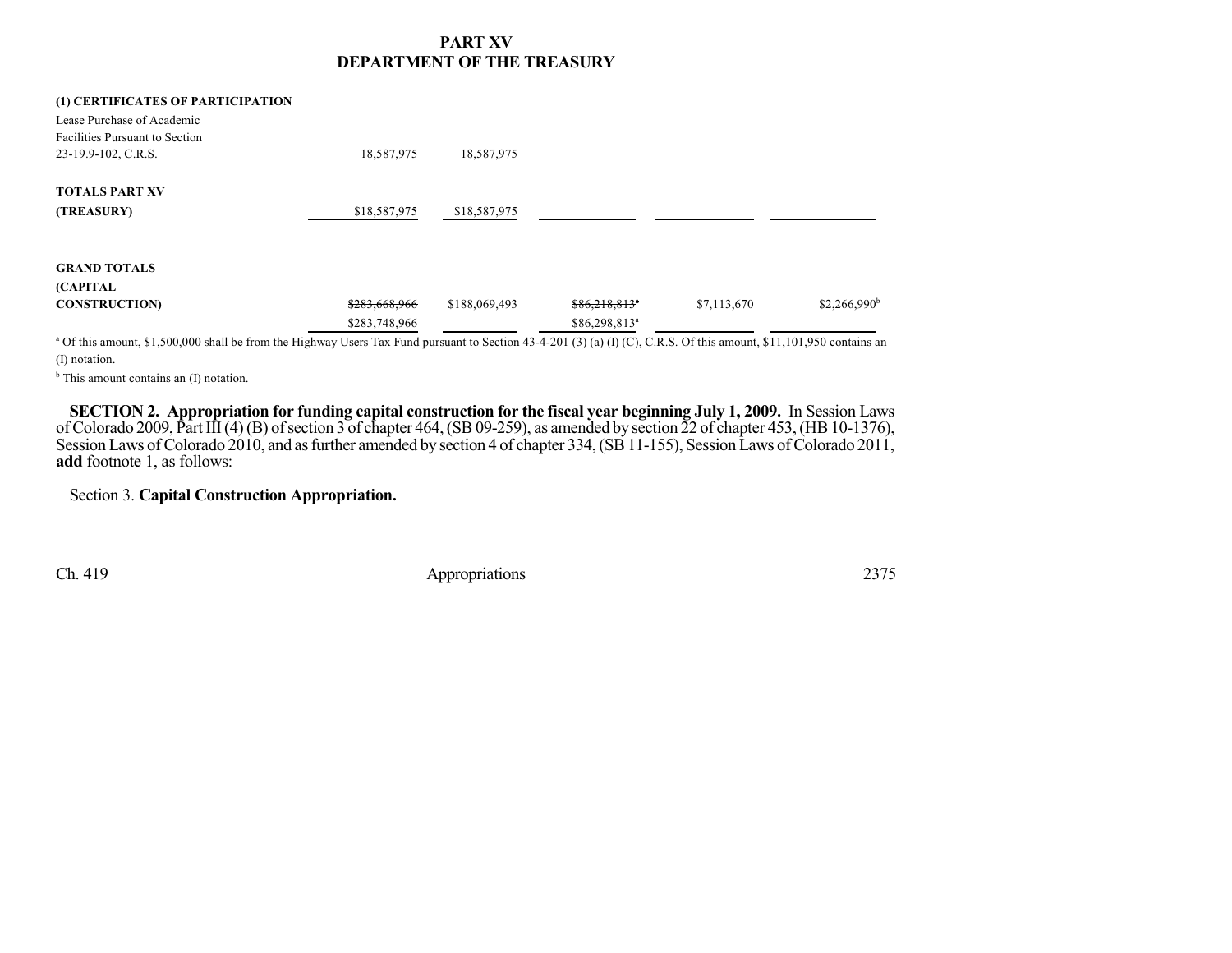|                 |              |                | APPROPRIATION FROM |                       |                |  |  |
|-----------------|--------------|----------------|--------------------|-----------------------|----------------|--|--|
| ITEM &          | <b>TOTAL</b> | <b>CAPITAL</b> | CASH               | <b>REAPPROPRIATED</b> | <b>FEDERAL</b> |  |  |
| <b>SUBTOTAL</b> |              | CONSTRUCTION   | <b>FUNDS</b>       | <b>FUNDS</b>          | <b>FUNDS</b>   |  |  |
|                 |              | <b>FUND</b>    |                    |                       |                |  |  |
| \$              |              |                |                    |                       |                |  |  |

## **PART III DEPARTMENT OF HIGHER EDUCATION**

#### **(4) COLORADO STATE UNIVERSITY AT FORT COLLINS**

| (B) Capital Construction              |            |               |            |
|---------------------------------------|------------|---------------|------------|
| Snow Mountain Ranch                   |            |               |            |
| <b>Conservation Easements</b>         | 6,000,000  | $1,000,000^a$ | 5,000,000  |
| Research Innovation <del>Center</del> |            |               |            |
| CENTER <sup>1</sup>                   | 10,700,000 |               | 10,700,000 |
|                                       | 16,700,000 |               |            |

<sup>a</sup> This amount shall be from institutional sources. It meets the criteria in Section 24-75-303 (3) (a) (II), C.R.S., and is shown here for informational purposes only. Therefore, it shall not be accounted for in the State's Capital Construction Fund and the limitations on encumbrance timeliness and use of internal workforce do not apply.

#### **GRAND TOTALS**

| <b>(CAPITAL</b>     |               |              |                            |              |
|---------------------|---------------|--------------|----------------------------|--------------|
| <b>CONSTRUCTION</b> | \$774,555,816 | \$40,196,854 | \$658,219,951 <sup>a</sup> | \$76.139.011 |

a This amount includes \$1,217,719 from the Highway Users Tax Fund pursuant to Section 43-4-201 (3) (a) (I) (B), C.R.S.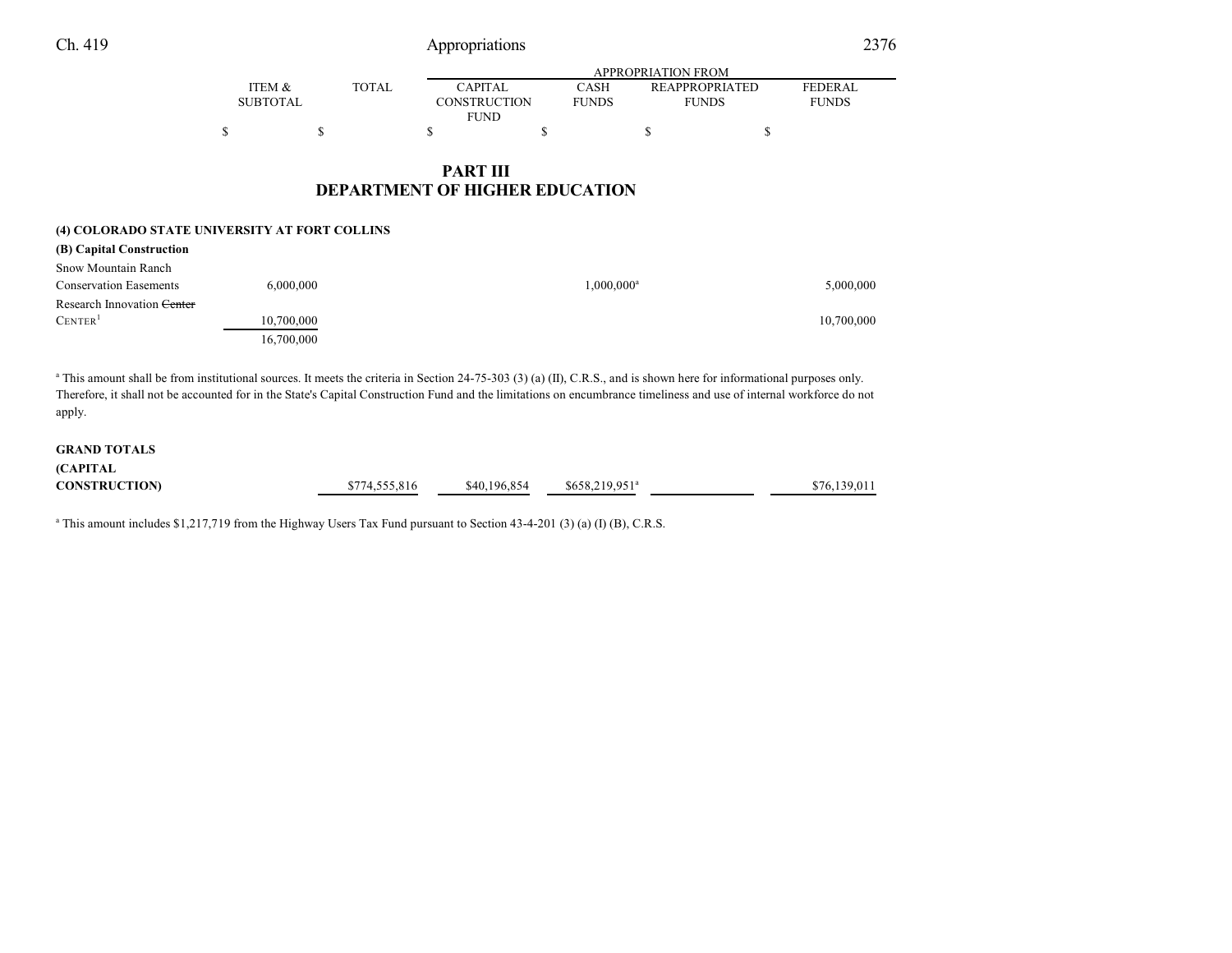#### **FOOTNOTES** -- The following statements are referenced to the numbered footnotes throughout section 3.

1 CAPITAL CONSTRUCTION, DEPARTMENT OF HIGHER EDUCATION,COLORADO STATE UNIVERSITY AT FORT COLLINS, CAPITAL CONSTRUCTION,RESEARCH INNOVATION CENTER -- THIS APPROPRIATION REMAINS AVAILABLE UNTIL JUNE 30, 2016.

**SECTION 3. Appropriation for funding capital construction for the fiscal year beginning July 1, 2011.** In Session Laws of Colorado 2012, section 5 of chapter 304, (HB 12-1200) **amend** Part IV.5 and the affected totals, as the affected totals are amended by section 3 of chapter 440 (SB 13-107), Session Laws of Colorado 2013, as follows:

Section 3. **Capital Construction Appropriation.**

## **PART IV.5 JUDICIAL DEPARTMENT**

#### **(1) Capital Construction**

| Ralph L. Carr            |            |                         |
|--------------------------|------------|-------------------------|
| Colorado Judicial Center | 33.140.000 | 33,140,000 <sup>°</sup> |
|                          | 36,140,000 | $36,140,000^a$          |

a This amount shall be from the Justice Center Cash Fund created in Section 13-32-101 (7) (a), C.R.S.

### **TOTALS PART IV.5**

| (JUDICIAL) | \$33,140,000 | \$33,140,000 |  |
|------------|--------------|--------------|--|
|            | \$36,140,000 | \$36,140,000 |  |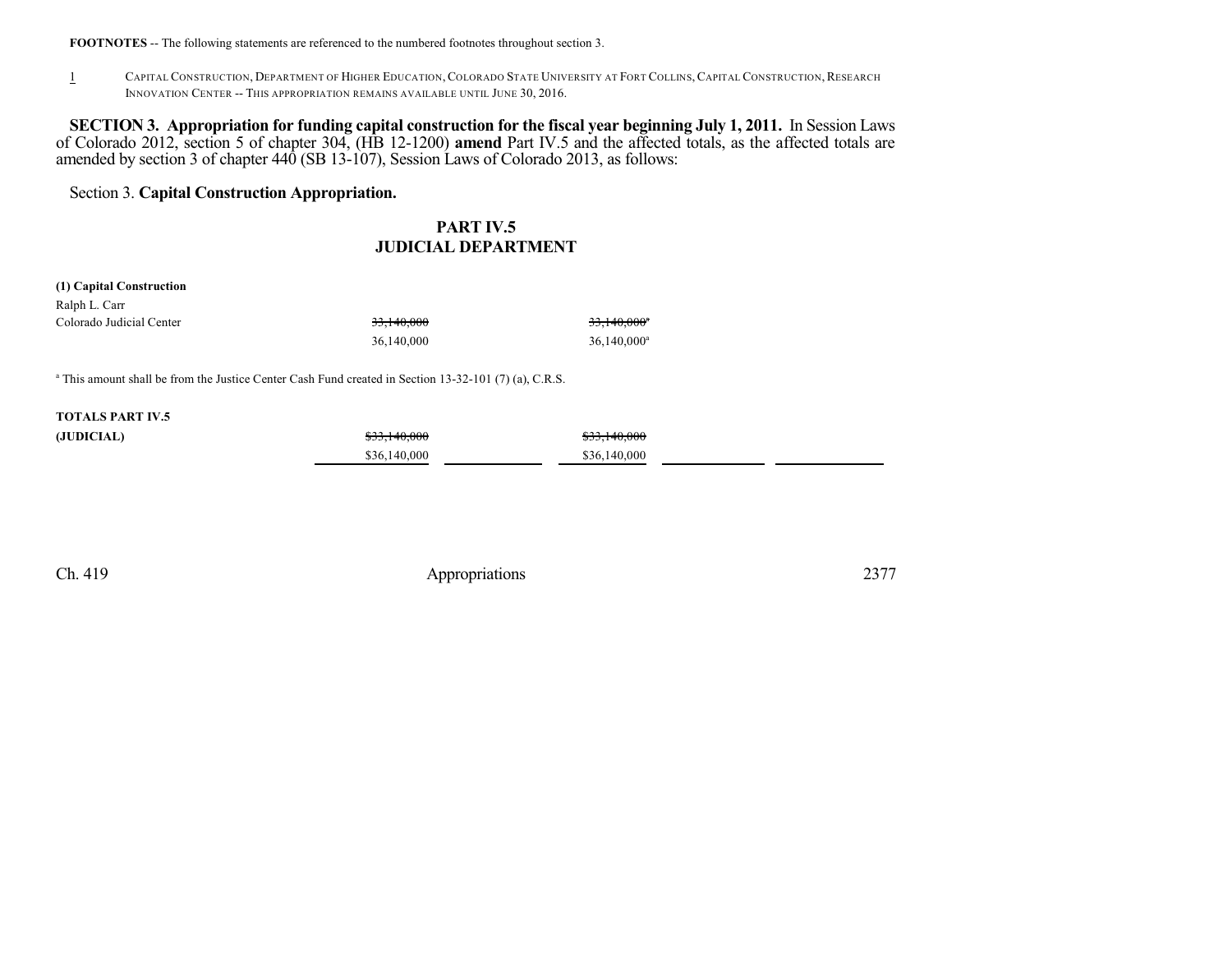| Ch. 419                                 | Appropriations            |        |               |                                                      |              |                            | 2378                                  |   |                                |
|-----------------------------------------|---------------------------|--------|---------------|------------------------------------------------------|--------------|----------------------------|---------------------------------------|---|--------------------------------|
|                                         |                           |        |               |                                                      |              |                            | <b>APPROPRIATION FROM</b>             |   |                                |
|                                         | ITEM &<br><b>SUBTOTAL</b> |        | <b>TOTAL</b>  | <b>CAPITAL</b><br><b>CONSTRUCTION</b><br><b>FUND</b> |              | CASH<br><b>FUNDS</b>       | <b>REAPPROPRIATED</b><br><b>FUNDS</b> |   | <b>FEDERAL</b><br><b>FUNDS</b> |
|                                         | \$                        | ¢<br>Ф |               | Ф                                                    | Φ            |                            | D                                     | Φ |                                |
| <b>GRAND TOTALS</b><br><b>(CAPITAL)</b> |                           |        |               |                                                      |              |                            |                                       |   |                                |
| <b>CONSTRUCTION</b>                     |                           |        | \$189,118,446 |                                                      | \$48,891,749 | \$106,832,988 <sup>a</sup> |                                       |   | \$33,393,709                   |
|                                         |                           |        | \$192,118,446 |                                                      |              | \$109,832,988 <sup>a</sup> |                                       |   |                                |

a This amount includes \$300,000 from the Highway Users Tax Fund pursuant to Section 33-10-111 (4), C.R.S.

**SECTION 4. Appropriation to capital construction for the fiscal year beginning July 1, 2012.** In Session Laws of Colorado 2012, section 3 of chapter 305, (HB 12-1335), **amend** Part V (2) (A) and the affected totals, as the affected totals are amended by section 4 of chapter 440 (SB 13-107), Session Laws of Colorado 2013, as follows:

## Section 3. **Capital Construction Appropriation.**

## **PART V DEPARTMENT OF HUMAN SERVICES**

#### **(2) SERVICES FOR PEOPLE WITH DISABILITIES**

**(A) Capital Construction**

Building Renovations,

State Veterans Nursing

| Home at Fitzsimons | 722.400<br>1,733,400                                                                                                          | $606.690^{\circ}$    | <del>1,126,710(I)</del> |
|--------------------|-------------------------------------------------------------------------------------------------------------------------------|----------------------|-------------------------|
|                    | 2.002.000                                                                                                                     | 700.700 <sup>a</sup> | (1,301,300(I            |
|                    | <sup>a</sup> This amount shall be from the Central Eund for State Nursing Hennes greated in Section 26, 12, 108 (1) (a) C B S |                      |                         |

This amount shall be from the Central Fund for State Nursing Homes created in Section 26-12-108 (1) (a), C.R.S.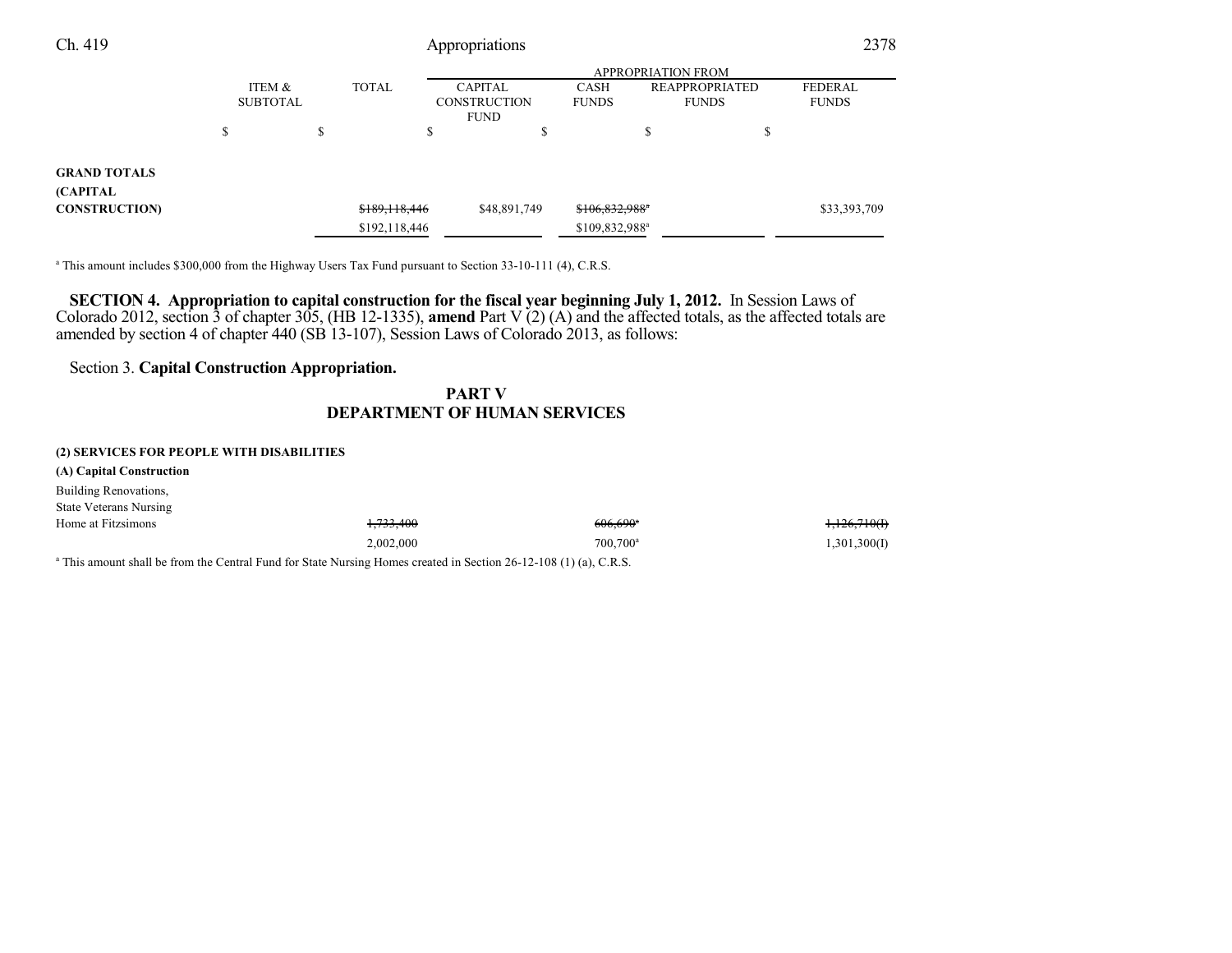| <b>TOTALS PART V</b> |               |              |                           |             |                            |
|----------------------|---------------|--------------|---------------------------|-------------|----------------------------|
| (HUMAN SERVICES)     | \$4,500,214   | \$2,766,814  | \$606,690                 |             | \$1,126,710                |
|                      | \$4,768,814   |              | \$700,700                 |             | \$1,301,300                |
| <b>GRAND TOTALS</b>  |               |              |                           |             |                            |
| (CAPITAL             |               |              |                           |             |                            |
| <b>CONSTRUCTION</b>  | \$170,326,213 | \$62,528,362 | \$87,257,625"             | \$8,626,790 | \$11,913,436               |
|                      | \$170,594,813 |              | \$87,351,635 <sup>a</sup> |             | $$12,088,026$ <sup>t</sup> |

a This amount includes \$2,563,218 from the Highway Users Tax Fund created in Section 43-4-201 (1) (a), C.R.S.

<sup>b</sup> This amount contains an (I) notation.

Ch. 419 Appropriations 2379